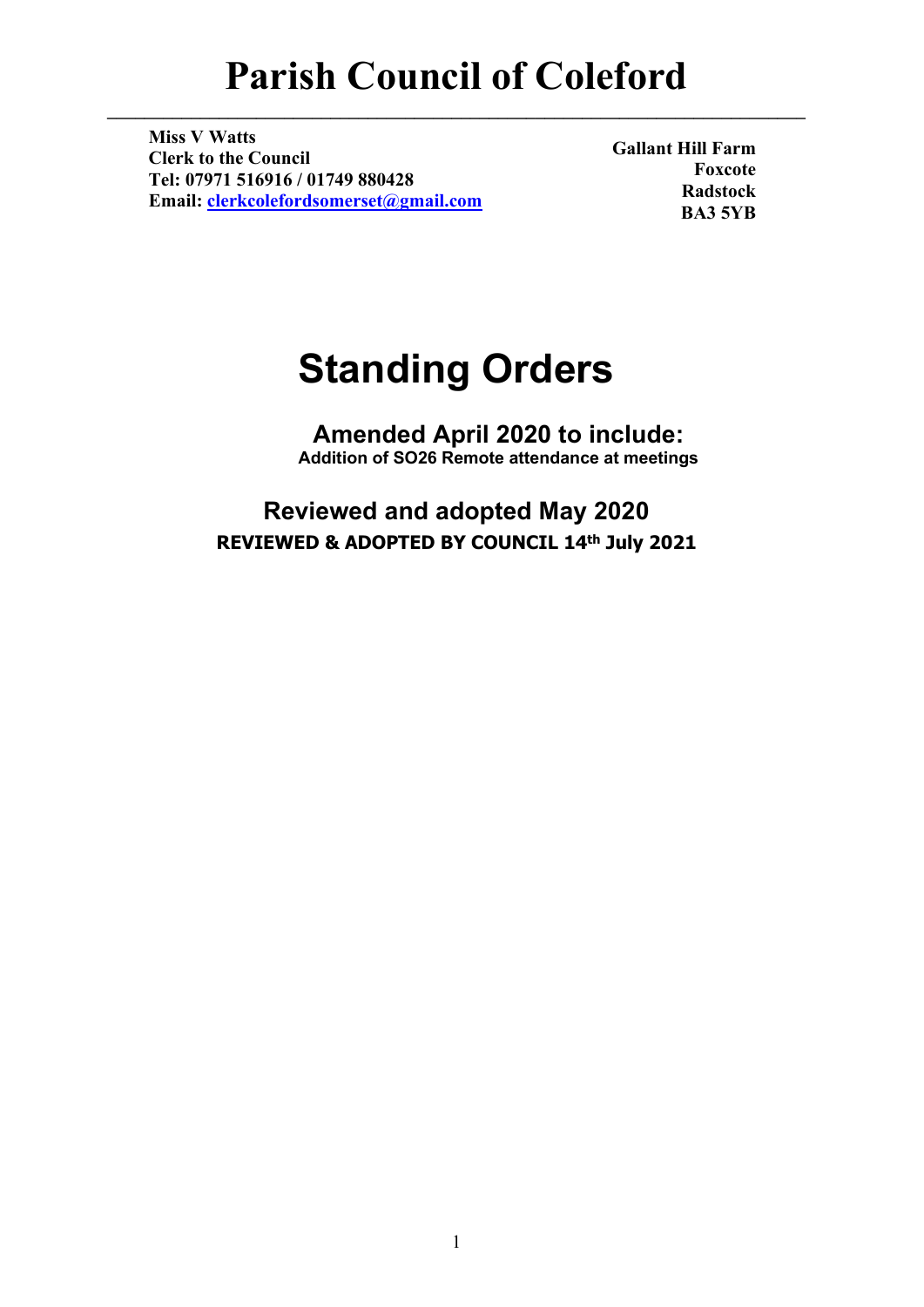# **List of standing orders**

| 1.  | Rules of debate at meetings                                                            | 3               |
|-----|----------------------------------------------------------------------------------------|-----------------|
| 2.  | Disorderly conduct at meetings                                                         | 5               |
| 3.  | Meetings generally                                                                     | 6               |
| 4.  | Committees and sub-committees                                                          | 9               |
| 5.  | Ordinary council meetings                                                              | 10              |
| 6.  | Extraordinary meetings of the council and committees<br>and sub-committees             | 12 <sup>2</sup> |
| 7.  | <b>Previous resolutions</b>                                                            | 12              |
| 8.  | Voting on appointments                                                                 | 13              |
| 9.  | Motions for a meeting that require written notice<br>to be given to the Proper Officer | 13              |
| 10. | Motions at a meeting that do not require written notice                                | 14              |
| 11. | Handling confidential or sensitive information                                         | 15              |
| 12. | <b>Draft minutes</b>                                                                   | 15              |
| 13. | Code of conduct and dispensations                                                      | 16              |
| 14. | Code of conduct complaints                                                             | 17              |
| 15. | <b>Proper Officer</b>                                                                  | 18              |
| 16. | <b>Responsible Financial Officer</b>                                                   | 19              |
| 17. | Accounts and accounting statements                                                     | 19              |
| 18. | Financial controls and procurement                                                     | 20              |
| 19. | Handling staff matters                                                                 | 21              |
| 20. | Requests for information                                                               | 22              |
| 21. | Relations with the press/media                                                         | 22              |
| 22. | Execution and sealing of legal deeds                                                   | 22              |
| 23. | Communicating with District and County or<br>Unitary councillors                       | 22              |
| 24. | Restrictions on councillor activities                                                  | 23              |
| 25. | Standing orders generally                                                              | 23              |
| 26. | Remote attendance at meetings                                                          | 23              |
| 27. | Appendix 1 – Request for dispensation form                                             | 25              |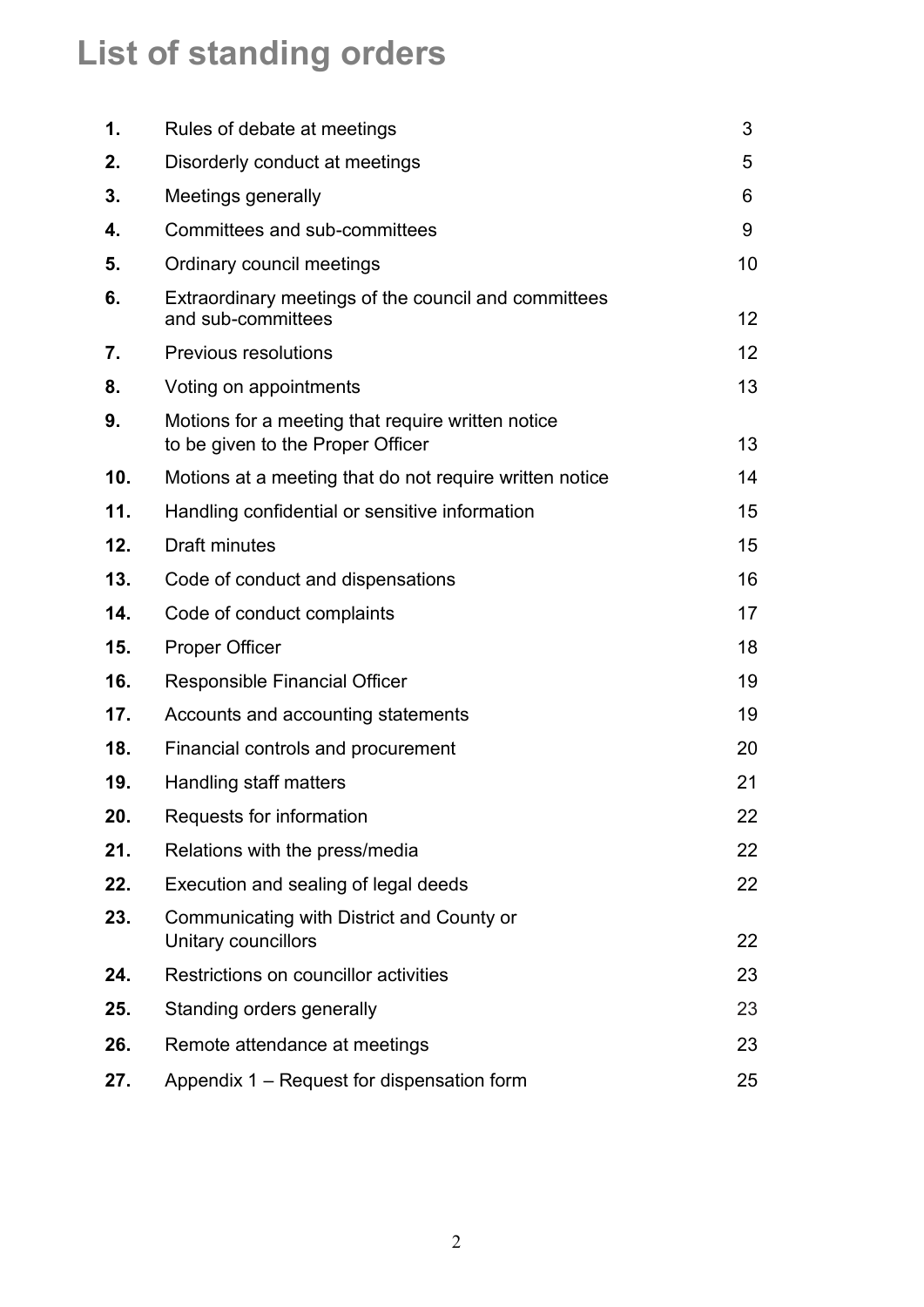#### **1. Rules of debate at meetings**

- a Motions on the agenda shall be considered in the order that they appear unless the order is changed at the discretion of the chairman of the meeting.
- b A motion (including an amendment) shall not be progressed unless it has been moved and seconded.
- c A motion on the agenda that is not moved by its proposer may be treated by the chairman of the meeting as withdrawn.
- d If a motion (including an amendment) has been seconded, it may be withdrawn by the proposer only with the consent of the seconder and the meeting.
- e An amendment is a proposal to remove or add words to a motion. It shall not negate the motion.
- f If an amendment to the original motion is carried, the original motion becomes the substantive motion upon which further amendment(s) may be moved.
- g An amendment shall not be considered unless early verbal notice of it is given at the meeting and, if requested by the chairman of the meeting, is expressed in writing to the chairman.
- h A councillor may move an amendment to their own motion if agreed by the meeting. If a motion has already been seconded, the amendment shall be with the consent of the seconder and the meeting.
- i If there is more than one amendment to an original or substantive motion, the amendments shall be moved in the order directed by the chairman.
- j Subject to standing order 1(k) below, only one amendment shall be moved and debated at a time, the order of which shall be directed by the chairman of the meeting.
- k One or more amendments may be discussed together if the chairman of the meeting considers this expedient but each amendment shall be voted upon separately.
- l A councillor may not move more than one amendment to an original or substantive motion.
- m The mover of an amendment has no right of reply at the end of debate on it.
- n Where a series of amendments to an original motion are carried, the mover of the original motion shall have a right of reply either at the end of debate of the first amendment or at the very end of debate on the final substantive motion immediately before it is put to the vote.
- o Unless permitted by the chairman of the meeting, a councillor may speak once in the debate on a motion except:
	- i. to speak on an amendment moved by another councillor;
	- ii. to move or speak on another amendment if the motion has been amended since they last spoke;
	- iii. to make a point of order;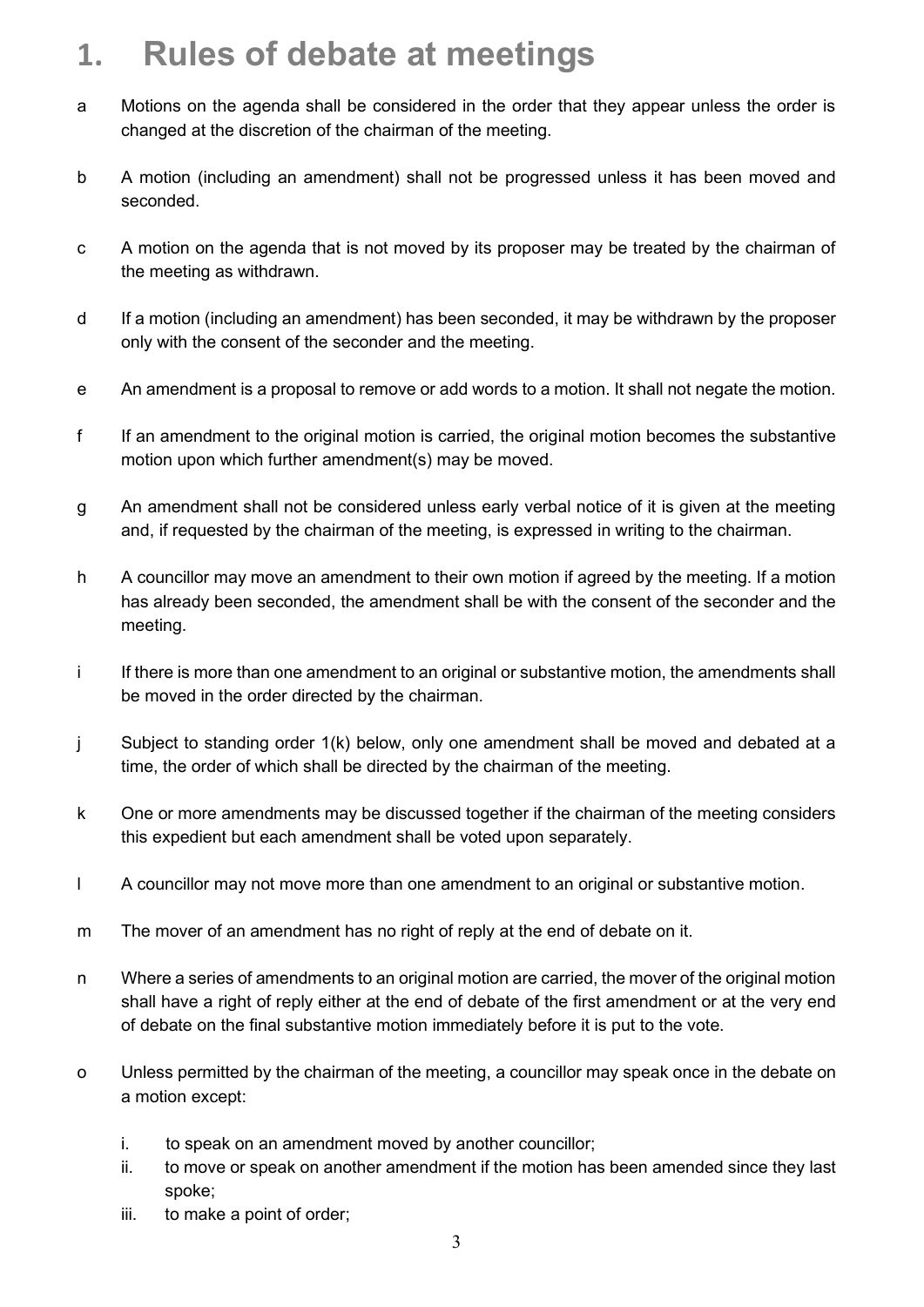- iv. to give a personal explanation; or
- v. in exercise of a right of reply.
- p During the debate of a motion, a councillor may interrupt only on a point of order or a personal explanation and the councillor who was interrupted shall stop speaking. A councillor raising a point of order shall identify the standing order which they consider has been breached or specify the other irregularity in the proceedings of the meeting they are concerned by.
- q A point of order shall be decided by the chairman of the meeting and their decision shall be final.
- r When a motion is under debate, no other motion shall be moved except:
	- i. to amend the motion;
	- ii. to proceed to the next business;
	- iii. to adjourn the debate;
	- iv. to put the motion to a vote;
	- v. to ask a person to be no longer heard or to leave the meeting;
	- vi. to refer a motion to a committee or sub-committee for consideration;
	- vii. to exclude the public and press;
	- viii. to adjourn the meeting; or
	- ix. to suspend particular standing order(s) excepting those which reflect mandatory statutory requirements.
- s Before an original or substantive motion is put to the vote, the chairman of the meeting shall be satisfied that the motion has been sufficiently debated and that the mover of the motion under debate has exercised or waived their right of reply.
- t Excluding motions moved understanding order 1(r) above, the contributions or speeches by a councillor shall relate only to the motion under discussion and shall not exceed 5 minutes without the consent of the chairman of the meeting.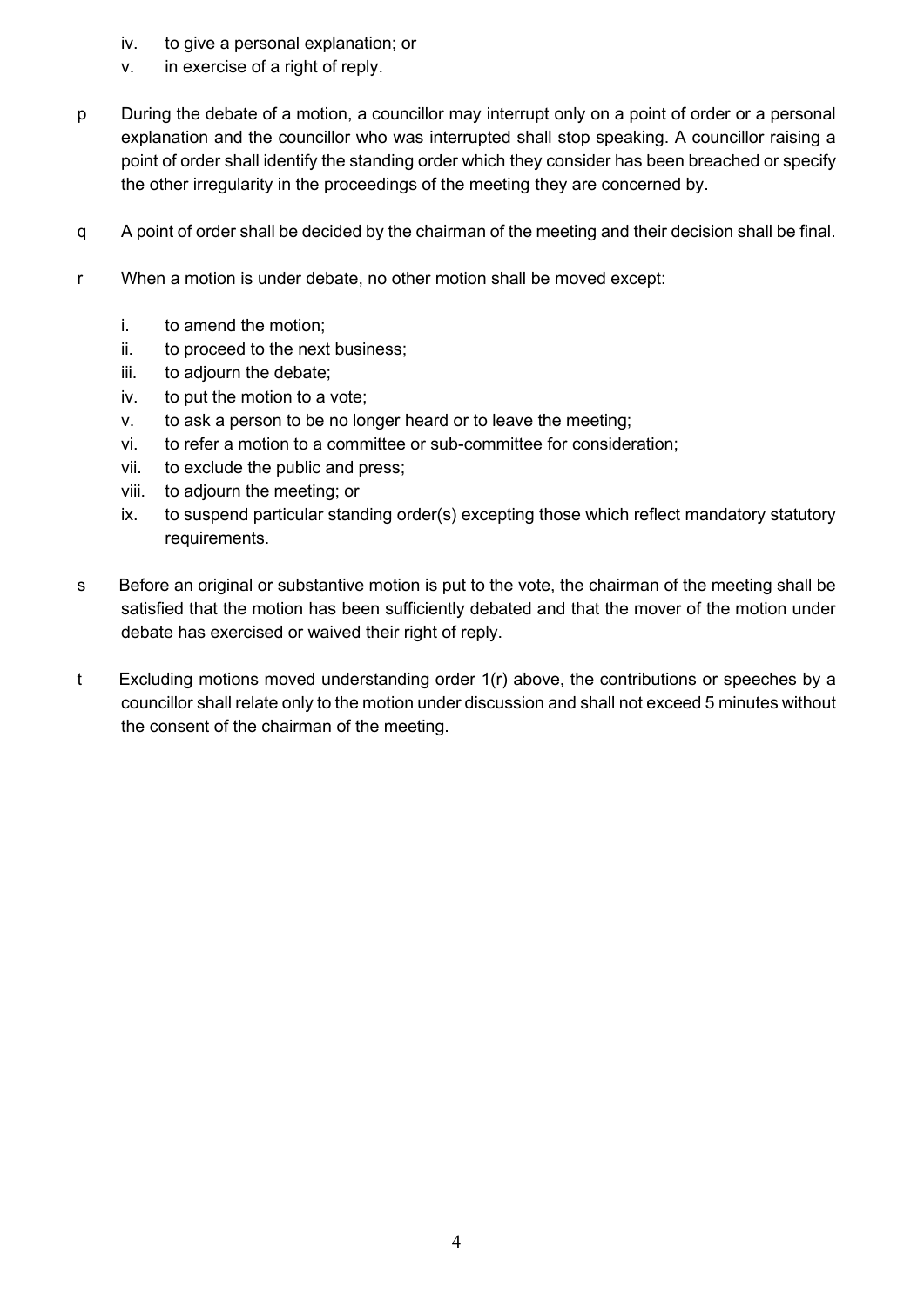## **2. Disorderly conduct at meetings**

- a No person shall obstruct the transaction of business at a meeting or behave offensively or improperly. If this standing order is ignored, the chairman of the meeting shall request such person(s) to moderate or improve their conduct.
- b If person(s) disregard the request of the chairman of the meeting to moderate or improve their conduct, any councillor or the chairman of the meeting may move that the person be no longer heard or excluded from the meeting. The motion, if seconded, shall be put to the vote without discussion.
- c If a resolution made under standing order 2(b) above is ignored, the chairman of the meeting may take further reasonable steps to restore order or to progress the meeting. This may include temporarily suspending or closing the meeting.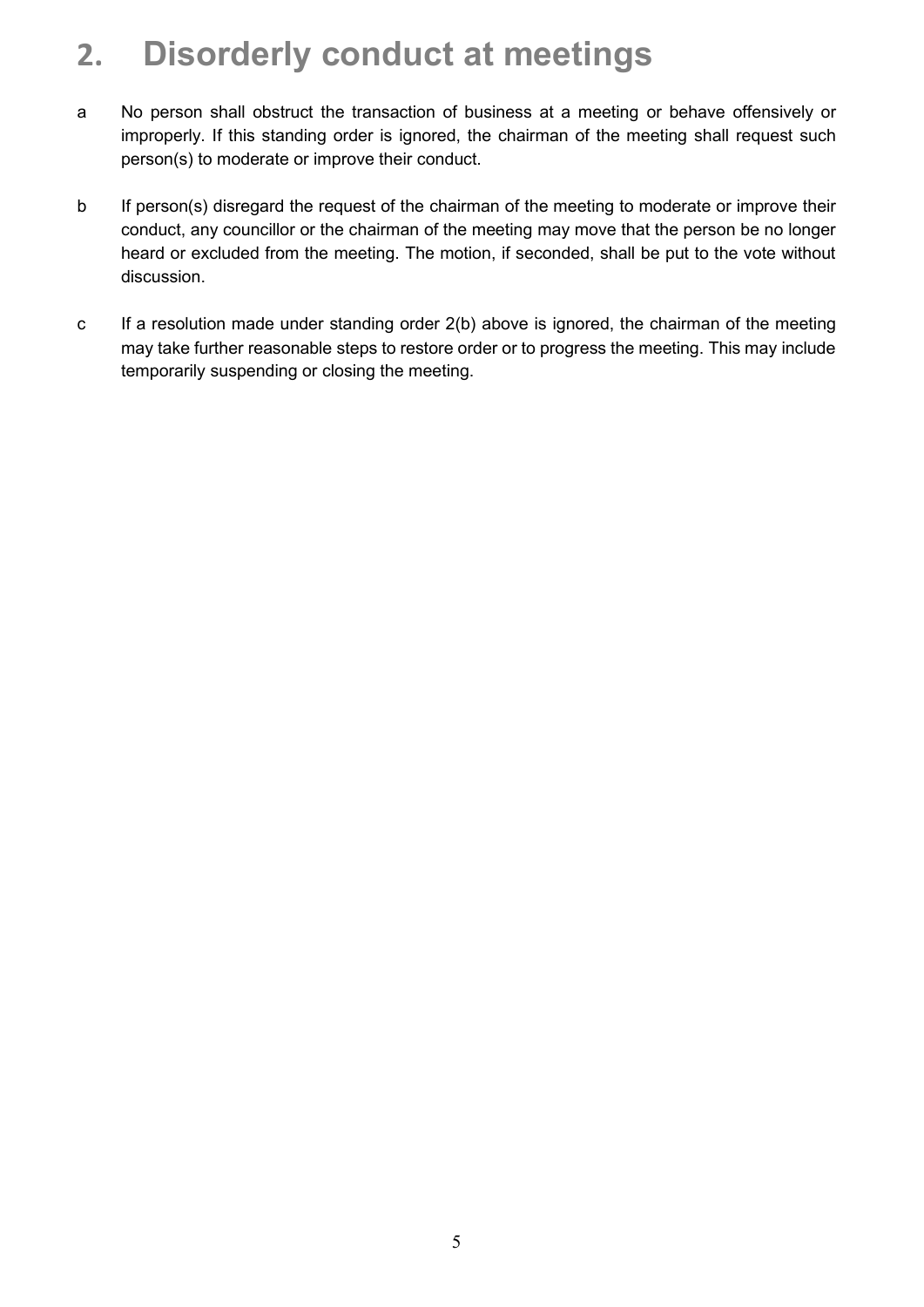### **3. Meetings generally**

- a Meetings shall not take place in premises which at the time of the meeting are used for the supply of alcohol, unless no other premises are available free of charge or at a reasonable cost.
- b The minimum three clear days for notice of a meeting does not include the day on which notice was issued, the day of the meeting, a Sunday, a day of the Christmas break, a day of the Easter break or of a bank holiday or a day appointed for public thanksgiving or mourning.
- c The minimum three clear days' public notice for a meeting does not include the day on which the notice was issued or the day of the meeting unless the meeting is convened at shorter notice
- d Meetings shall be open to the public unless their presence is prejudicial to the public interest by reason of the confidential nature of the business to be transacted or for other special reasons. The public's exclusion from part or all of a meeting shall be by a resolution which shall give reasons for the public's exclusion.
- e Members of the public may make representations, answer questions and give evidence at a meeting which they are entitled to attend in respect of the business on the agenda.
- f The period of time designated for public participation at a meeting in accordance with standing order 3(e) above shall not exceed 15 minutes unless directed by the chairman of the meeting.
- g Subject to standing order 3(f) above, a member of the public shall not speak for more than 5 minutes.
- h In accordance with standing order 3(e) above, a question shall not require a response at the meeting nor start a debate on the question. The chairman of the meeting may direct that a written or oral response be given.
- i A person who speaks at a meeting shall direct their comments to the chairman of the meeting.
- j Only one person is permitted to speak at a time. If more than one person wants to speak, the chairman of the meeting shall direct the order of speaking.
- k Photographing, recording, broadcasting or transmitting the proceedings of a meeting by any means is not permitted without the Council's prior written consent.
- l The amended 1960 Act provides that a person may not orally report their comment about a meeting as it takes place if they are present at the meeting of a parish council or its committees but otherwise may:
	- a Film, photograph or make an audio recording of a meeting;
	- b Use any other means for enabling persons not present to see or hear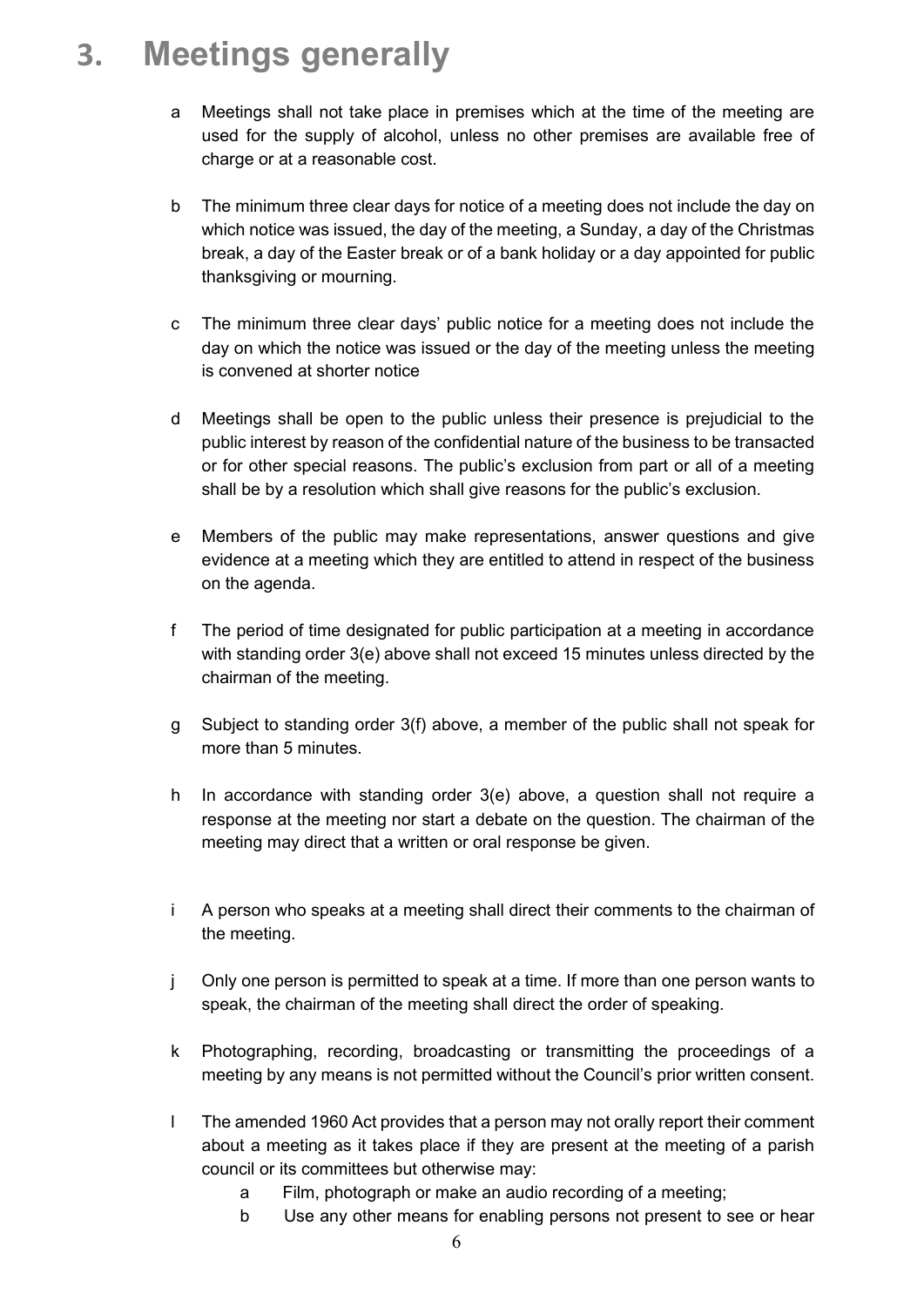proceedings at a meeting as it takes place or later.

- c Report or comment on the proceedings in writing during or after a meeting or orally report or comment after the meeting
- m Subject to standing orders which indicate otherwise, anything authorised or required to be done by, to or before the Chairman of the Council may in their absence be done by, to or before the Vice-Chairman of the Council (if any).
- n The Chairman, if present, shall preside at a meeting. If the Chairman is absent from a meeting, the Vice-Chairman, if present, shall preside. If both the Chairman and the Vice-Chairman are absent from a meeting, a councillor as chosen by the councillors present at the meeting shall preside at the meeting.
- o Subject to a meeting being quorate, all questions at a meeting shall be decided by a majority of the councillors with voting rights present and voting.
- p The chairman of a meeting may give an original vote on any matter put to the vote, and in the case of an equality of votes may exercise their casting vote whether or not they gave an original vote. *See standing orders 5(h) and (i) below for the different rules that apply in the election of the Chairman of the Council at the annual meeting of the council.*
- q Unless standing orders provide otherwise, voting on a question shall be by a show of hands. At the request of a councillor, the voting on any question shall be recorded so as to show whether each councillor present and voting gave their vote for or against that question. Such a request shall be made before moving on to the next item of business on the agenda.
- r The minutes of a meeting shall include an accurate record of the following:
	- i. the time and place of the meeting;
	- ii. the names of councillors present and absent;
	- iii. interests that have been declared by councillors and non-councillors with voting rights;
	- iv. whether a councillor or non-councillor with voting rights left the meeting when matters that they held interests in were being considered;
	- v. if there was a public participation session; and
	- vi. the resolutions made.
- s A councillor or a non-councillor with voting rights who has a disclosable pecuniary interest or another interest as set out in the council's code of conduct in a matter being considered at a meeting is subject to statutory limitations or restrictions under the code on their right to participate and vote on that matter.
- t No business may be transacted at a meeting unless at least one-third of the whole number of members of the council are present and in no case shall the quorum of a meeting be less than three.

*See standing order 4d(viii) below for the quorum of a committee or sub-committee meeting.* 

u If a meeting is or becomes inquorate no business shall be transacted and the meeting shall be adjourned. Any outstanding business of a meeting so adjourned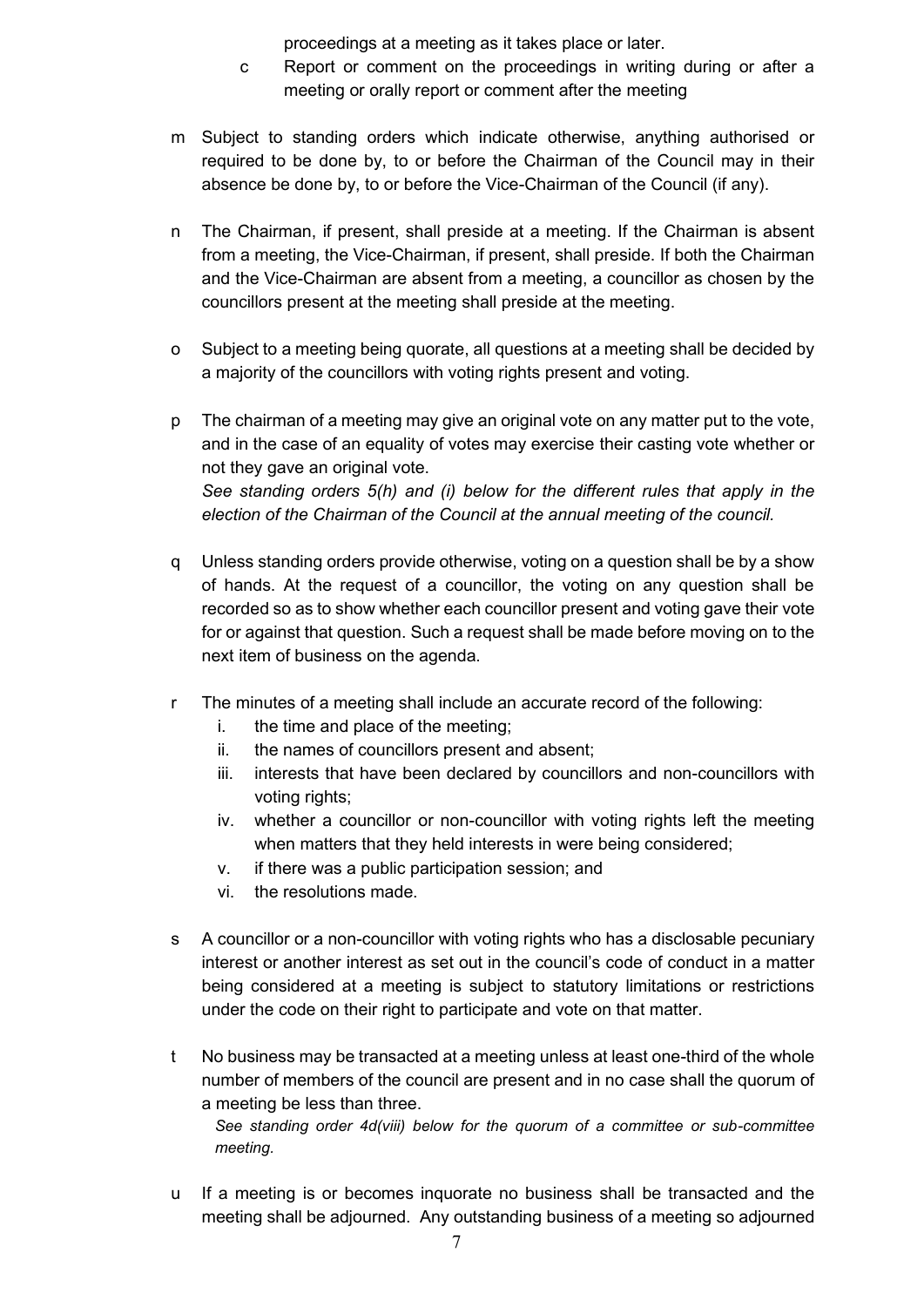shall be automatically delegated to the Clerk in consultation with members available unless specifically prohibited.

v A meeting shall not exceed a period of 3 hours.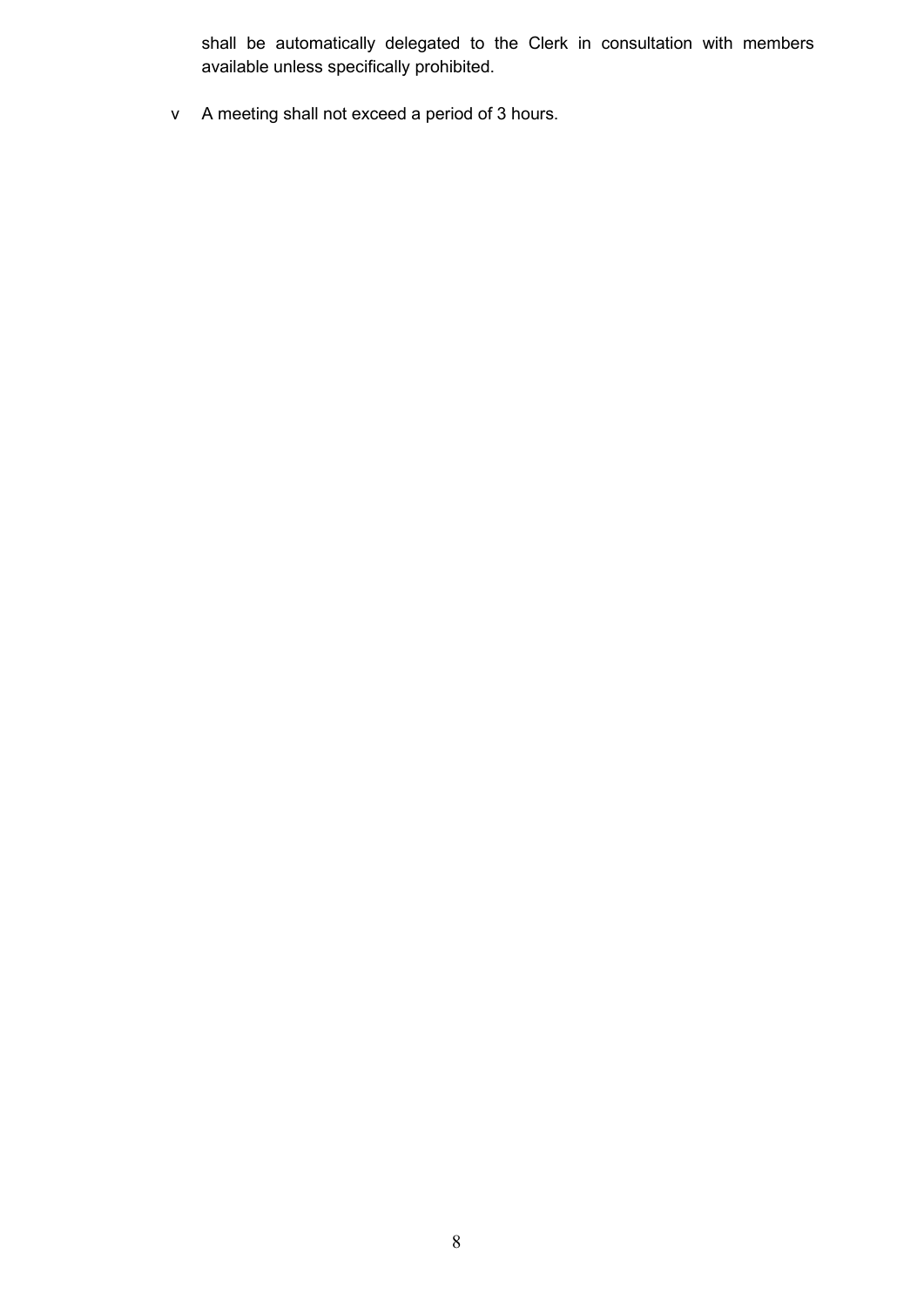### **4. Committees and sub-committees**

- a Unless the council determines otherwise, a committee may appoint a sub-committee whose terms of reference and members shall be determined by the committee.
- b The members of a committee may include non-councillors unless it is a committee which regulates and controls the finances of the council.
- c Unless the council determines otherwise, all the members of an advisory committee and a subcommittee of the advisory committee may be non-councillors.
- d The council may appoint standing committees or other committees as may be necessary, and:
	- i. shall determine their terms of reference;
	- ii. shall determine the number and time of the ordinary meetings of a standing committee up until the date of the next annual meeting of full council;
	- iii. shall permit a committee, other than in respect of the ordinary meetings of a committee, to determine the number and time of its meetings;
	- iv. shall, subject to standing orders 4(b) and (c) above, appoint and determine the terms of office of members of such a committee;
	- v. may, subject to standing orders 4(b) and (c) above, appoint and determine the terms of office of the substitute members to a committee whose role is to replace the ordinary members at a meeting of a committee if the ordinary members of the committee confirm to the Proper Officer 3 days before the meeting that they are unable to attend;
	- vi. shall, after it has appointed the members of a standing committee, appoint the chairman of the standing committee;
	- vii. shall permit a committee other than a standing committee, to appoint its own chairman at the first meeting of the committee;
	- viii. shall determine the place, notice requirements and quorum for a meeting of a committee and a sub-committee which shall be no less than three;
	- ix. shall determine if the public may participate at a meeting of a committee;
	- x. shall determine if the public and press are permitted to attend the meetings of a subcommittee and also the advance public notice requirements, if any, required for the meetings of a sub-committee;
	- xi. shall determine if the public may participate at a meeting of a sub-committee that they are permitted to attend; and
	- xii. may dissolve a committee.

## **5. Ordinary council meetings**

a In an election year, the annual meeting of the council shall be held on or within 14 days following the day on which the new councillors elected take office.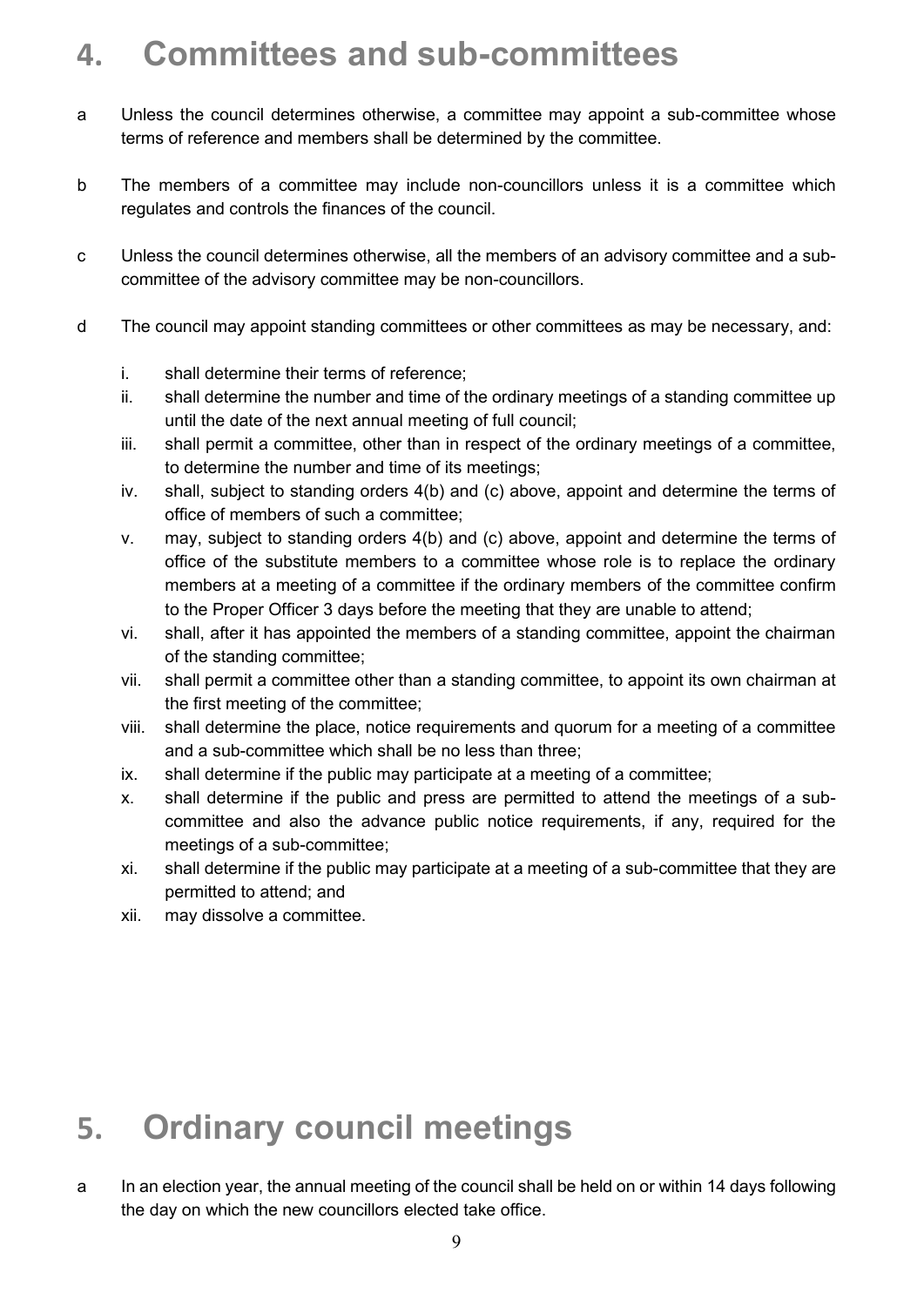- b In a year which is not an election year, the annual meeting of a council shall be held on such day in May as the council may direct.
- c If no other time is fixed, the annual meeting of the council shall take place at 6pm.
- d In addition to the annual meeting of the council, at least three other ordinary meetings shall be held in each year on such dates and times as the council directs.
- e The first business conducted at the annual meeting of the council shall be the election of the Chairman and Vice-Chairman (if any) of the Council.
- f The Chairman of the Council, unless they have resigned or becomes disqualified, shall continue in office and preside at the annual meeting until their successor is elected at that meeting.
- g The Vice-Chairman of the Council, if any, unless they resign or become disqualified, shall hold office until immediately after the election of the Chairman of the Council at the next annual meeting of the council.
- h In an election year, if the current Chairman of the Council has not been re-elected as a member of the council, they shall preside at the meeting until a successor Chairman of the Council has been elected. The current Chairman of the Council shall not have an original vote in respect of the election of the new Chairman of the Council but must give a casting vote in the case of an equality of votes.
- i In an election year, if the current Chairman of the Council has been re-elected as a member of the council, they shall preside at the meeting until a new Chairman of the Council has been elected. They may exercise an original vote in respect of the election of the new Chairman of the Council and must give a casting vote in the case of an equality of votes.
- j Following the election of the Chairman of the Council and Vice-Chairman (if any) of the Council at the annual meeting of the council, the business of the annual meeting shall include:
	- i. In an election year, delivery by the Chairman of the Council and councillors of their acceptance of office forms unless the council resolves for this to be done at a later date. In a year which is not an election year, delivery by the Chairman of the Council of their acceptance of office form unless the council resolves for this to be done at a later date;
	- ii. Confirmation of the accuracy of the minutes of the last meeting of the council;
	- iii. Receipt of the minutes of the last meeting of a committee;
	- iv. Consideration of the recommendations made by a committee;
	- v. Review of delegation arrangements to committees, sub-committees, staff and other local authorities;
	- vi. Review of the terms of reference for committees;
	- vii. Appointment of members to existing committees;
	- viii. Appointment of any new committees in accordance with standing order 4 above;
	- ix. Review and adoption of appropriate standing orders and financial regulations;
	- x. Review of arrangements, including any charters and agency agreements, with other local authorities and review of contributions made to expenditure incurred by other local authorities;
	- xi. Review of representation on or work with external bodies and arrangements for reporting back;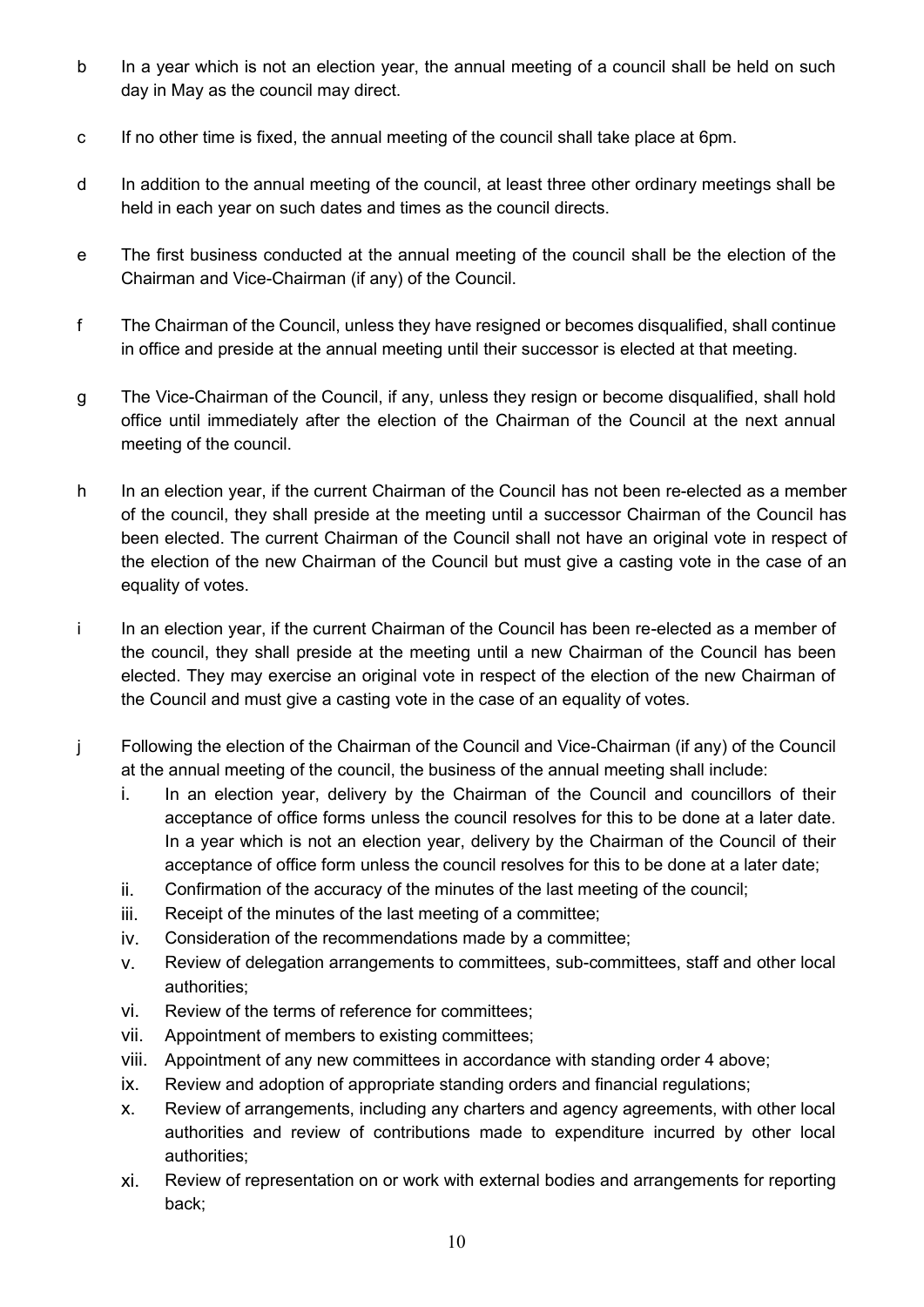- xii. (*England*) In an election year, to make arrangements with a view to the council becoming eligible to exercise the general power of competence in the future;
- xiii. Review of inventory of land and assets including buildings and office equipment;
- xiv. Confirmation of arrangements for insurance cover in respect of all insured risks;
- xv. Review of the council's and/or staff subscriptions to other bodies;
- xvi. Review of the council's complaints procedure;
- xvii. Review of the council's procedures for handling requests made under the Freedom of Information Act 2000 and the Data Protection Act 1998;
- xviii. Review of the council's policy for dealing with the press/media; and
- xix. Determining the time and place of ordinary meetings of the full council up to and including the next annual meeting of full council.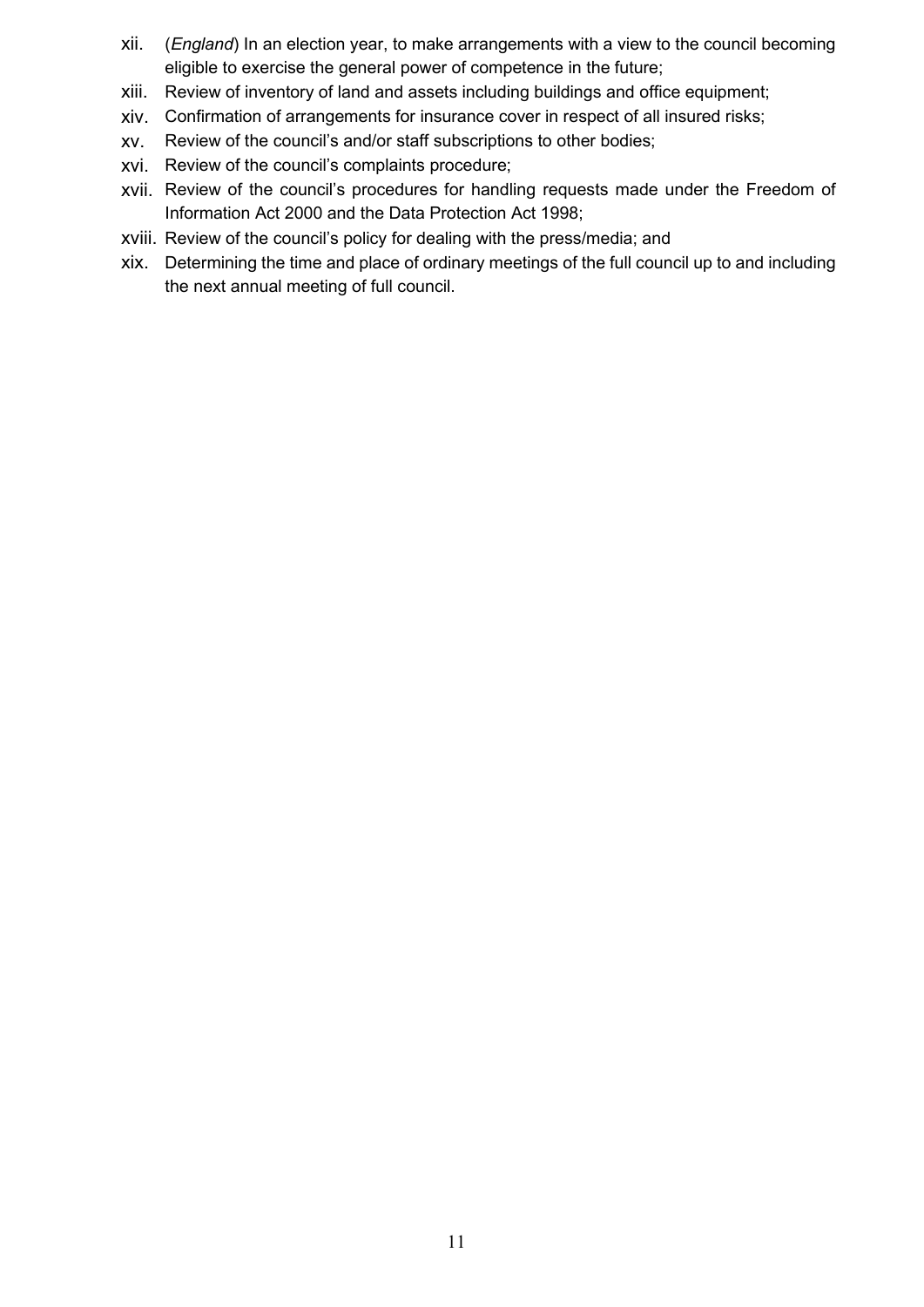#### **6. Extraordinary meetings of the council and committees and sub-committees**

- a The Chairman of the Council may convene an extraordinary meeting of the council at any time.
- b If the Chairman of the Council does not or refuses to call an extraordinary meeting of the council within seven days of having been requested in writing to do so by two councillors, any two councillors may convene an extraordinary meeting of the council. The public notice giving the time, place and agenda for such a meeting must be signed by the two councillors.
- c The chairman of a committee [or a sub-committee] may convene an extraordinary meeting of the committee [or the sub-committee] at any time.
- d If the chairman of a committee [or a sub-committee] does not or refuses to call an extraordinary meeting within 7 days of having been requested by to do so by 2 members of the committee [or the sub-committee], any 2 members of the committee [and the sub-committee] may convene an extraordinary meeting of a committee [and a sub-committee].

#### **7. Previous resolutions**

- a A resolution shall not be reversed within six months except either by a special motion, which requires written notice by at least 3 councillors to be given to the Proper Officer in accordance with standing order 9 below, or by a motion moved in pursuance of the recommendation of a committee or a sub-committee.
- b When a motion moved pursuant to standing order 7(a) above has been disposed of, no similar motion may be moved within a further six months.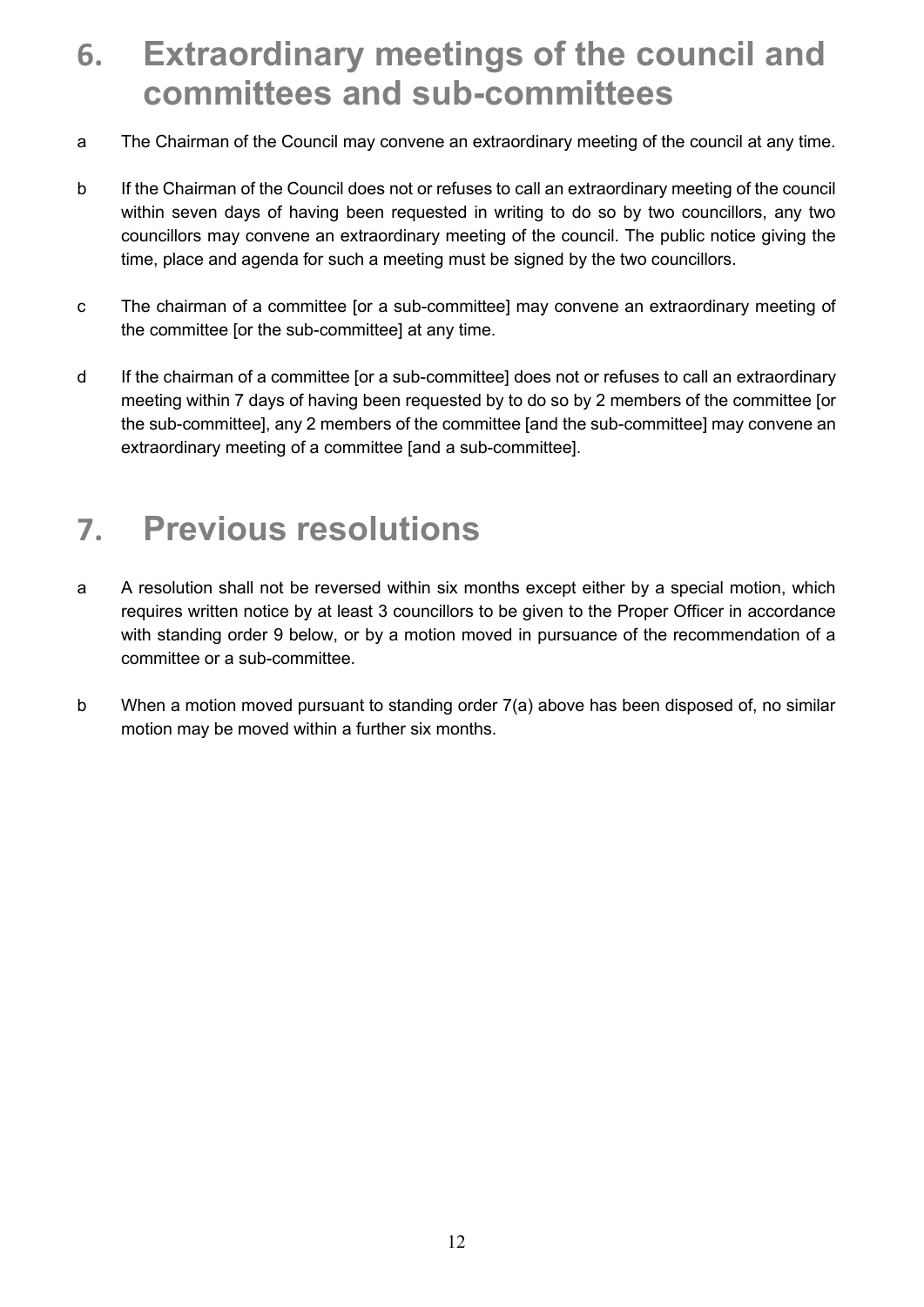## **8. Voting on appointments**

a Where more than two persons have been nominated for a position to be filled by the council and none of those persons has received an absolute majority of votes in their favour, the name of the person having the least number of votes shall be struck off the list and a fresh vote taken. This process shall continue until a majority of votes is given in favour of one person. A tie in votes may be settled by the casting vote exerciseable by the chairman of the meeting.

#### **9. Motions for a meeting that require written notice to be given to the Proper Officer**

- a A motion shall relate to the responsibilities of the meeting which it is tabled for and in any event shall relate to the performance of the council's statutory functions, powers and obligations or an issue which specifically affects the council's area or its residents.
- b No motion may be moved at a meeting unless it is on the agenda and the mover has given written notice of its wording to the Proper Officer at least 6 clear days before the meeting. Clear days do not include the day of the notice or the day of the meeting.
- c The Proper Officer may, before including a motion on the agenda received in accordance with standing order 9(b) above, correct obvious grammatical or typographical errors in the wording of the motion.
- d If the Proper Officer considers the wording of a motion received in accordance with standing order 9(b) above is not clear in meaning, the motion shall be rejected until the mover of the motion resubmits it in writing to the Proper Officer so that it can be understood at least 6 clear days before the meeting.
- e If the wording or subject of a proposed motion is considered improper, the Proper Officer shall consult with the chairman of the forthcoming meeting or, as the case may be, the councillors who have convened the meeting, to consider whether the motion shall be included in the agenda or rejected.
- f Subject to standing order 9(e) above, the decision of the Proper Officer as to whether or not to include the motion on the agenda shall be final.
- g Motions received shall be recorded in a book for that purpose and numbered in the order that they are received.
- h Motions rejected shall be recorded in a book for that purpose with an explanation by the Proper Officer for their rejection.

#### **10. Motions at a meeting that do not require written notice**

a The following motions may be moved at a meeting without written notice to the Proper Officer; i. to correct an inaccuracy in the draft minutes of a meeting;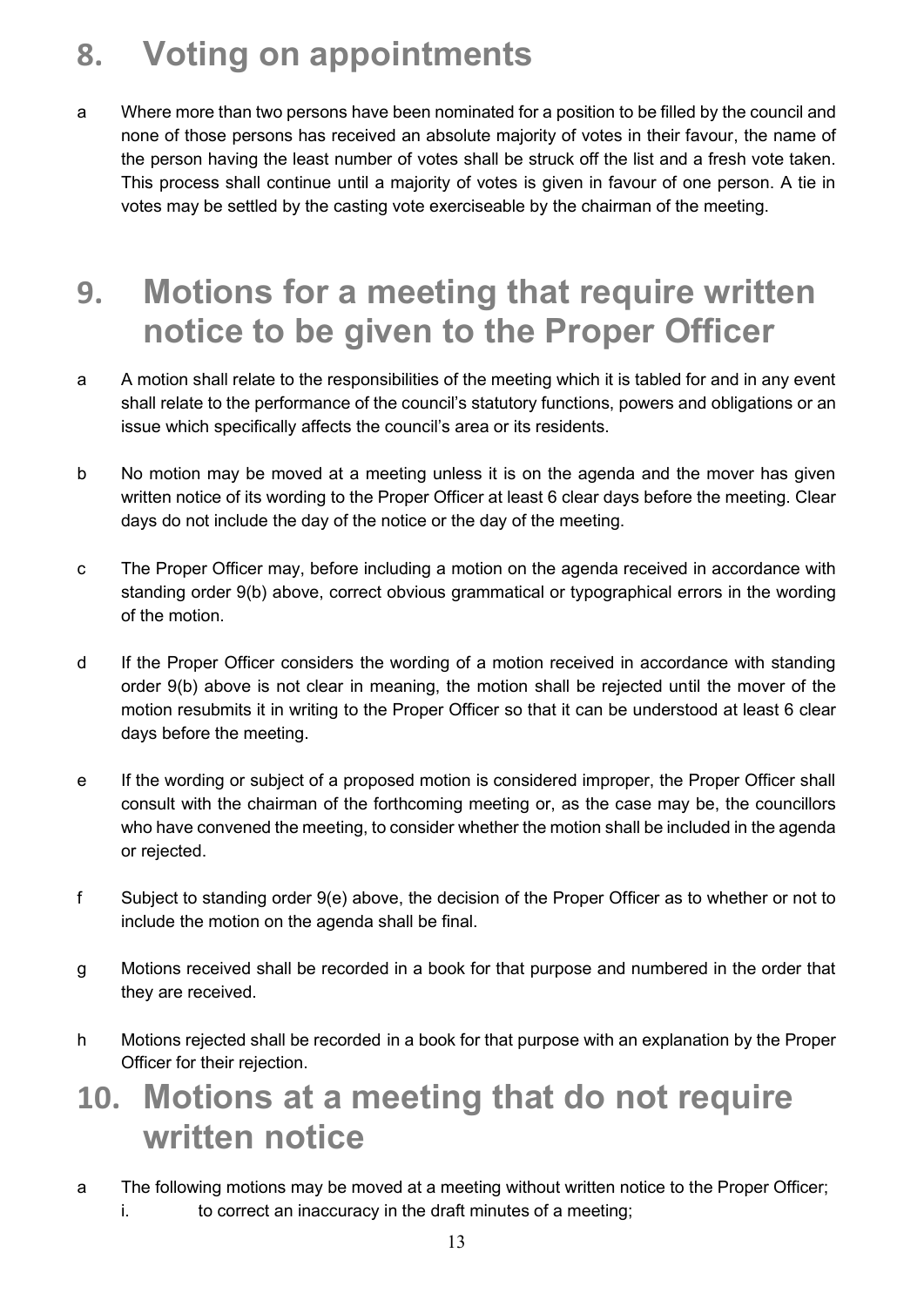- ii. to move to a vote;
- iii. to defer consideration of a motion;
- iv. to refer a motion to a particular committee or sub-committee;
- v. to appoint a person to preside at a meeting;
- vi. to change the order of business on the agenda;
- vii. to proceed to the next business on the agenda;
- viii. to require a written report;
- ix. to appoint a committee or sub-committee and their members;
- x. to extend the time limits for speaking;
- xi. to exclude the press and public from a meeting in respect of confidential or sensitive information which is prejudicial to the public interest;
- xii. to not hear further from a councillor or a member of the public;
- xiii. to exclude a councillor or member of the public for disorderly conduct;
- xiv. to temporarily suspend the meeting;
- xv. to suspend a particular standing order (unless it reflects mandatory statutory requirements);
- xvi. to adjourn the meeting; or
- xvii. to close a meeting.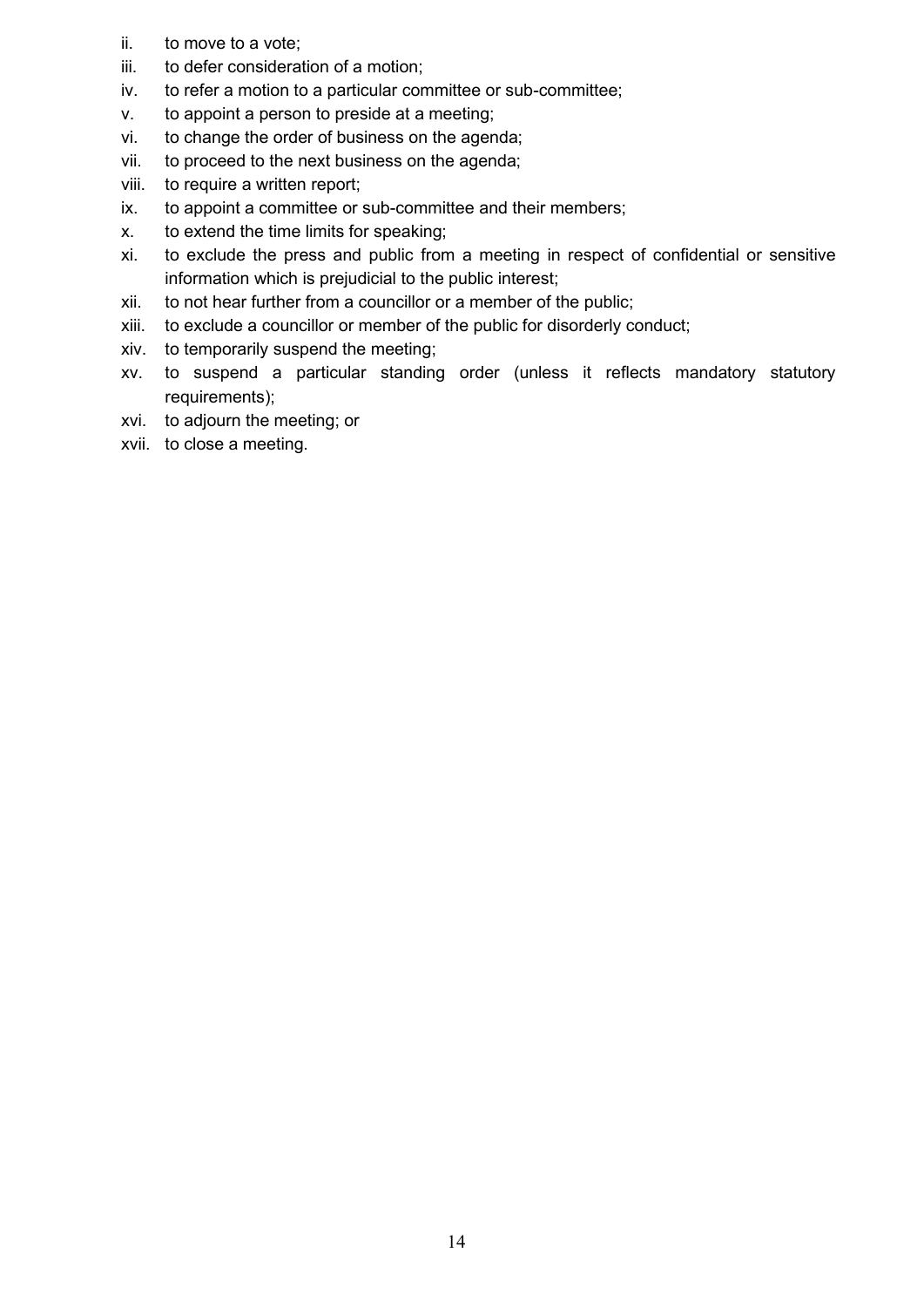## **11. Handling confidential or sensitive information**

- a The agenda, papers that support the agenda and the minutes of a meeting shall not disclose or otherwise undermine confidential or sensitive information which for special reasons would not be in the public interest.
- b Councillors and staff shall not disclose confidential or sensitive information which for special reasons would not be in the public interest.

#### **12. Draft minutes**

- a If the draft minutes of a preceding meeting have been served on councillors with the agenda to attend the meeting at which they are due to be approved for accuracy, they shall be taken as read.
- b There shall be no discussion about the draft minutes of a preceding meeting except in relation to their accuracy. A motion to correct an inaccuracy in the draft minutes shall be moved in accordance with standing order 10(a)(i) above.
- c The accuracy of draft minutes, including any amendment(s) made to them, shall be confirmed by resolution and shall be signed by the chairman of the meeting and stand as an accurate record of the meeting to which the minutes relate.
- d If the chairman of the meeting does not consider the minutes to be an accurate record of the meeting to which they relate, they shall sign the minutes and include a paragraph in the following terms or to the same effect:

"The chairman of this meeting does not believe that the minutes of the meeting of the ( ) held on [date] in respect of ( ) were a correct record but their view was not upheld by the meeting and the minutes are confirmed as an accurate record of the proceedings."

e Upon a resolution which confirms the accuracy of the minutes of a meeting, the draft minutes or recordings of the meeting for which approved minutes exist shall be destroyed.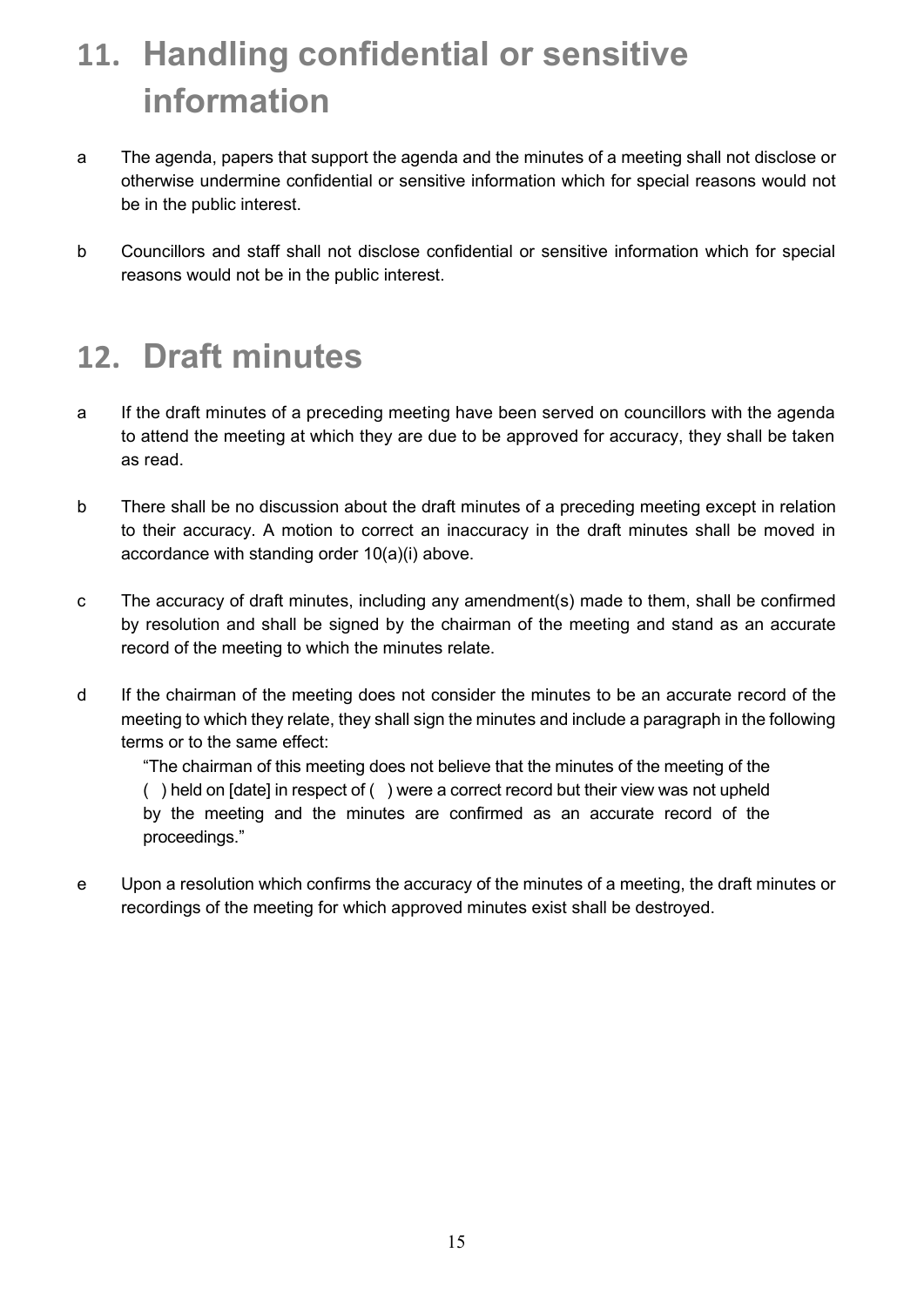#### **13. Code of conduct and dispensations**

- a All councillors and non-councillors with voting rights shall observe the code of conduct adopted by the council.
- b Unless they have been granted a dispensation, a councillor or non-councillor with voting rights shall withdraw from a meeting when it is considering a matter in which they have a disclosable pecuniary interest. They may return to the meeting after it has considered the matter in which they had the interest.
- c Unless they have been granted a dispensation, a councillor or non-councillor with voting rights shall withdraw from a meeting when it is considering a matter in which they have another interest if so required by the council's code of conduct. They may return to the meeting after it has considered the matter in which they had the interest.
- d Dispensation requests shall be in writing and ideally submitted to the Proper Officer no less than 3 days before the meeting for which the dispensation is required.
- e A decision as to whether to grant a dispensation shall be made by a meeting of the council, or committee or sub-committee for which the dispensation is required and that decision is final.
- f A dispensation request shall confirm:
	- i. the description and the nature of the disclosable pecuniary interest or other interest to which the request for the dispensation relates;
	- ii. whether the dispensation is required to participate at a meeting in a discussion only or a discussion and a vote;
	- iii. the date of the meeting or the period (not exceeding four years) for which the dispensation is sought; and
	- iv. an explanation as to why the dispensation is sought.
- g Subject to standing orders 13(d) and (f) above, dispensations requests shall be considered at the beginning of the meeting of the council, or committee or a sub-committee for which the dispensation is required.
- h A dispensation may be granted in accordance with standing order 13(e) above if having regard to all relevant circumstances the following applies:
	- a. without the dispensation the number of persons prohibited from participating in the particular business would be so great a proportion of the meeting transacting the business as to impede the transaction of the business or
	- b. granting the dispensation is in the interests of persons living in the council's area or
	- c. it is otherwise appropriate to grant a dispensation.

#### **14. Code of conduct complaints**

a Upon notification by the County Council that it is dealing with a complaint that a councillor or non-councillor with voting rights has breached the council's code of conduct, the Proper Officer shall, subject to standing order 11 above, report this to the council.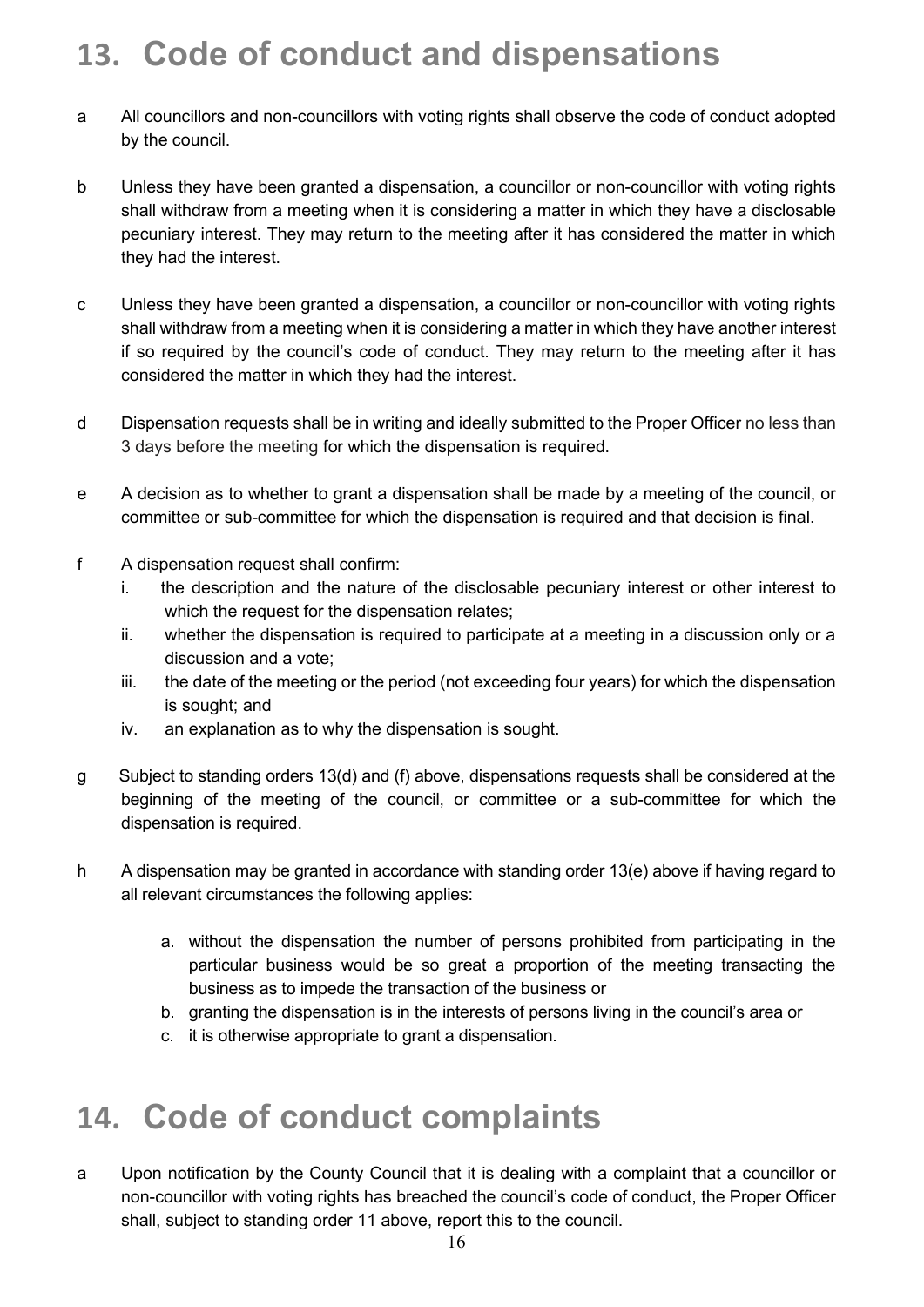- b Where the notification in standing order 14(a) above relates to a complaint made by the Proper Officer, the Proper Officer shall notify the Chairman of Council of this fact, and the Chairman shall nominate another staff member to assume the duties of the Proper Officer in relation to the complaint until it has been determined [(England) and the council has agreed what action, if any, to take in accordance with standing order 14(d) below].
- c The council may:
	- i. provide information or evidence where such disclosure is necessary to progress an investigation of the complaint or is required by law;
	- ii. seek information relevant to the complaint from the person or body with statutory responsibility for investigation of the matter;
	- iii. [(Wales) indemnify the councillor or non-councillor with voting rights in respect of their related legal costs and any such indemnity is subject to approval by a meeting of the full council.]
- d Upon notification by the District or Unitary Council that a councillor or non-councillor with voting rights has breached the council's code of conduct, the council shall consider what, if any, action to take against them. Such action excludes disqualification or suspension from office.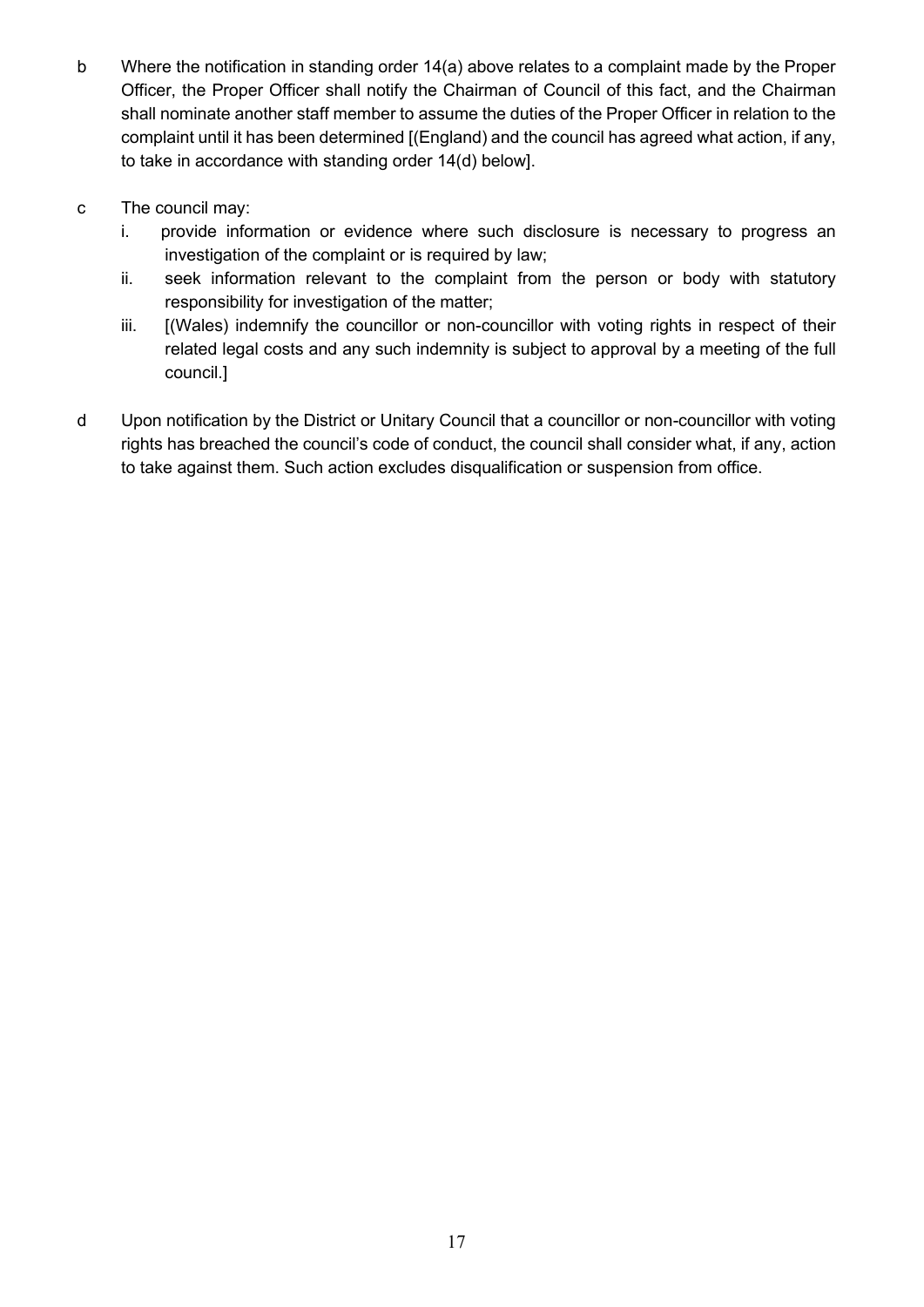## **15. Proper Officer**

- a The Proper Officer shall be the clerk. The Chairman will undertake the work of the Proper Officer, if required, when the Proper Officer is unavailable.
- b The Proper Officer shall:
	- i. at least three clear days before a meeting of the council or a committee serve on councillors a signed summons confirming the time, place and the agenda. Unless a councillor specifically asks for delivery or post at their residences this will be done by email with a "Request Read Receipt".

*See standing order 3(b) above for the meaning of clear days for a meeting of a full council and standing order 3 (c) above for a meeting of a committee.*

- ii. give public notice of the time, place and agenda at least three clear days before a meeting of the council or a meeting of a committee (provided that the public notice with agenda of an extraordinary meeting of the council convened by councillors is signed by them); *See standing order 3(b) above for the meaning of clear days for a meeting of a full council and standing order 3(c) above for a meeting of a committee.*
- iii. subject to standing order 9 above, include on the agenda all motions in the order received unless a councillor has given written notice at least 6 days before the meeting confirming their withdrawal of it;
- iv. convene a meeting of full council for the election of a new Chairman of the Council, occasioned by a casual vacancy in their office;
- v. facilitate inspection of the minute book by local government electors;
- vi. receive and retain copies of byelaws made by other local authorities;
- vii. retain acceptance of office forms from councillors;
- viii. retain a copy of every councillor's register of interests;
- ix. assist with responding to requests made under the Freedom of Information Act 2000 and Data Protection Act 1998, in accordance with and subject to the council's policies and procedures relating to the same;
- x. receive and send general correspondence and notices on behalf of the council except where there is a resolution to the contrary;
- xi. manage the organisation, storage of, access to and destruction of information held by the council in paper and electronic form;
- xii. arrange for legal deeds to be executed; *See also standing order 22 below.*
- xiii. arrange or manage the prompt authorisation, approval, and instruction regarding any payments to be made by the council in accordance with the council's financial regulations;
- xiv. record every planning application notified to the council and the council's response to the local planning authority in a book for such purpose;
- xv. refer a planning application received by the council to the Chairman or in their absence the Vice-Chairman of the Council within two working days of receipt to facilitate an extraordinary meeting if the nature of a planning application requires consideration before the next ordinary meeting of the council.
- xvi. manage access to information about the council via the publication scheme; and
- xvii. retain custody of the seal of the council (if any) which shall not be used without a resolution to that effect.

*See also standing order 22 below.*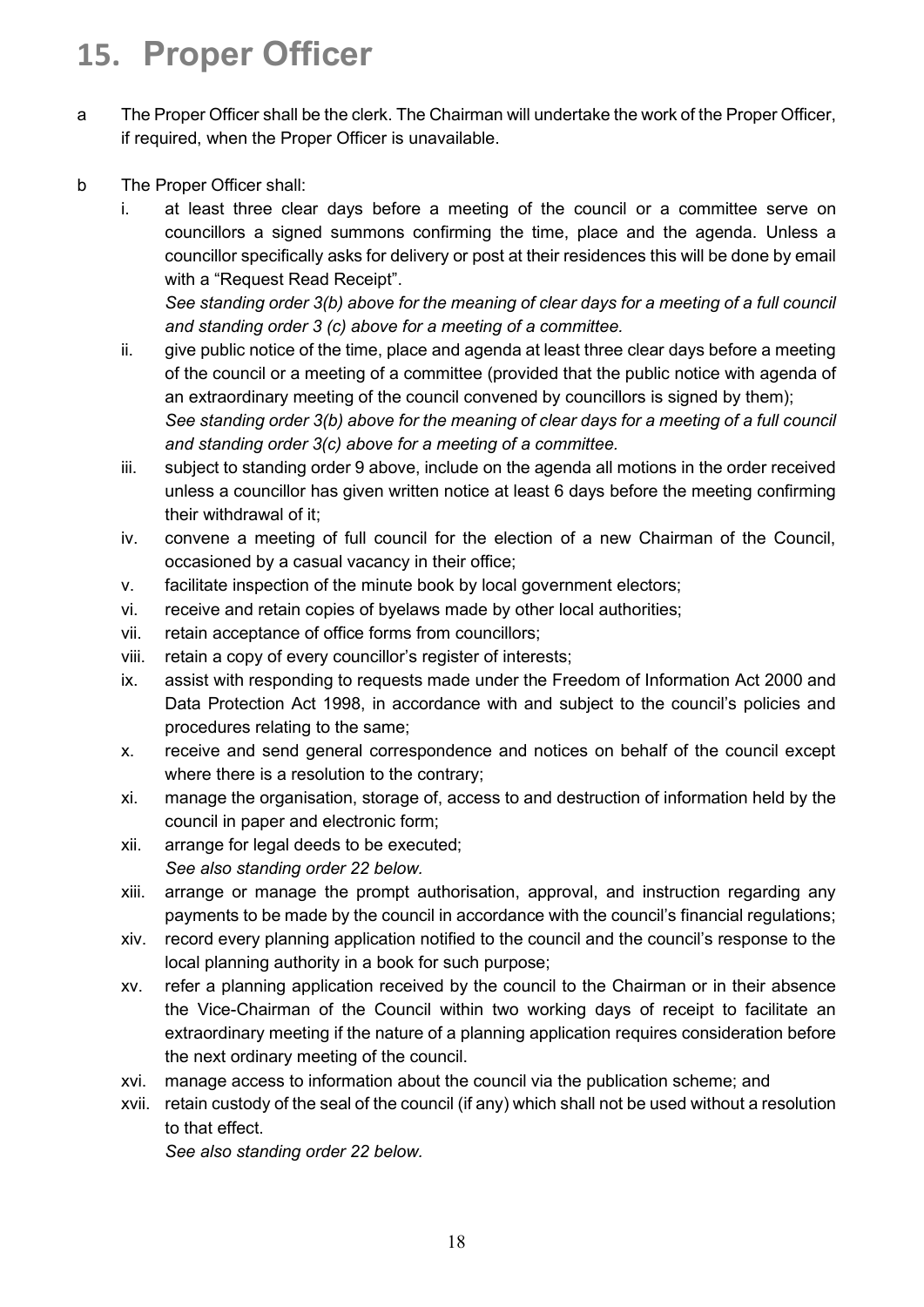## **16. Responsible Financial Officer**

a The Responsible Financial Officer shall be the clerk. The Chairman will undertake the work of the Responsible Financial Officer, if required, when the Responsible Financial Officer is unavailable.

#### **17. Accounts and accounting statements**

- a "Proper practices" in standing orders refer to the most recent version of Governance and Accountability for Local Councils – a Practitioners' Guide (England)
- b All payments by the council shall be authorised, approved and paid in accordance with the law, proper practices and the council's financial regulations.
- c The Responsible Financial Officer shall supply to each councillor as soon as practicable after 30 June, 30 September and 31 December in each year a statement to summarise:
	- i. the council's receipts and payments for each quarter;
	- ii. the council's aggregate receipts and payments for the year to date;
	- iii. the balances held at the end of the quarter being reported and which includes a comparison with the budget for the financial year and highlights any actual or potential overspends.
- d As soon as possible after the financial year end at 31 March, the Responsible Financial Officer shall provide:
	- i. each councillor with a statement summarising the council's receipts and payments for the last quarter and the year to date for information; and
	- ii. to the full council the accounting statements for the year in the form of Section 1 of the annual return, as required by proper practices, for consideration and approval.
- e The year end accounting statements shall be prepared in accordance with proper practices and applying the form of accounts determined by the council (receipts and payments, or income and expenditure) for a year to 31 March. A completed draft annual return shall be presented to each councillor before the end of the following month of May. The annual return of the council, which is subject to external audit, including the annual governance statement, shall be presented to council for consideration and formal approval before 30 June.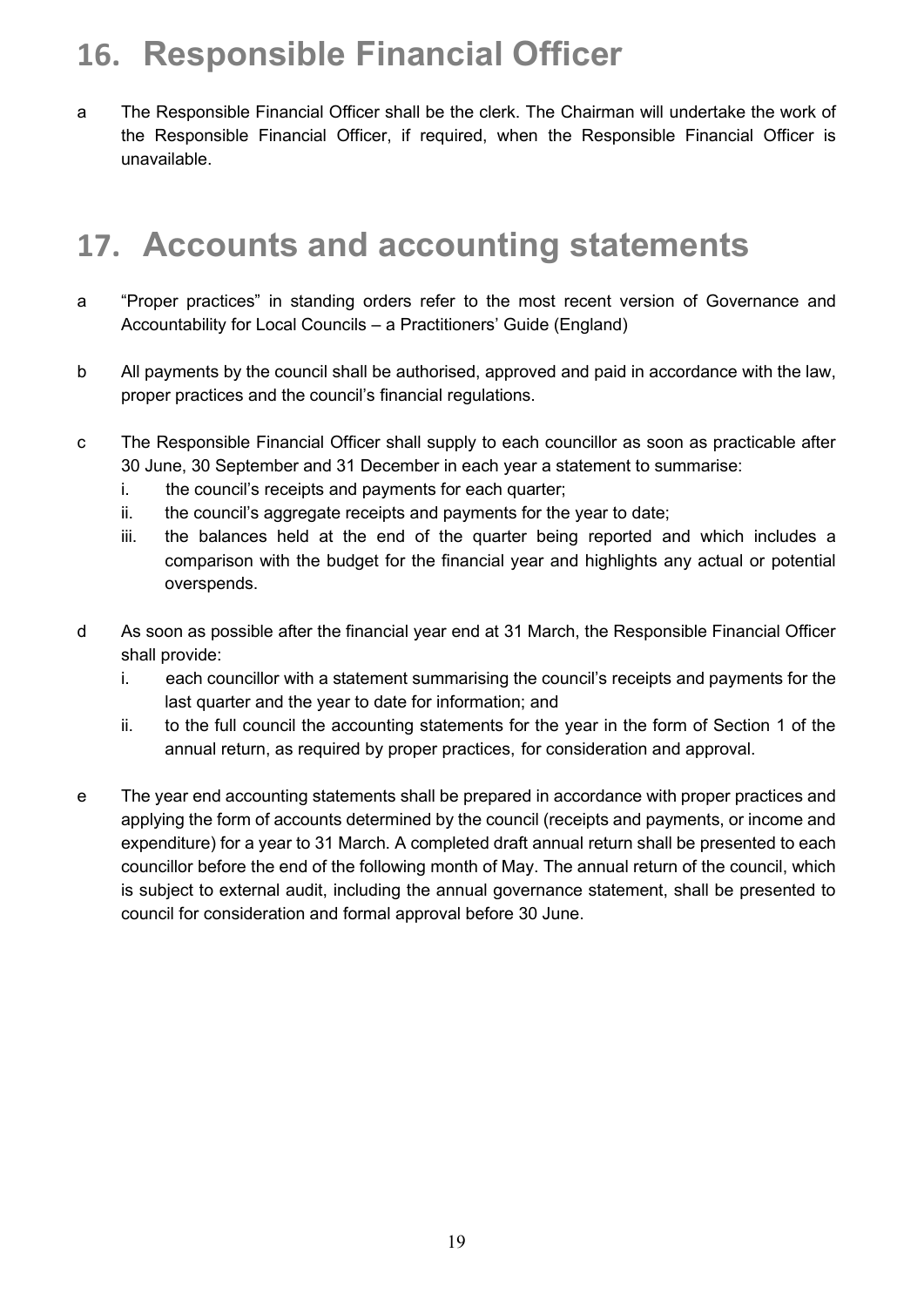## **18. Financial controls and procurement**

- a The council shall consider and approve financial regulations drawn up by the Responsible Financial Officer, which shall include detailed arrangements in respect of the following:
	- i. the keeping of accounting records and systems of internal controls;
	- ii. the assessment and management of financial risks faced by the council;
	- iii. the work of the independent internal auditor in accordance with proper practices and the receipt of regular reports from the internal auditor, which shall be required at least annually;
	- iv. the inspection and copying by councillors and local electors of the council's accounts and/or orders of payments; and
	- v. procurement policies (subject to standing order 18(c) below) including the setting of values for different procedures where a contract has an estimated value of more than £25,000 must satisfy the requirements of the 2015 Regulations which include use of the Contracts Finder website
- b Financial regulations shall be reviewed regularly and at least annually for fitness of purpose.
- c Financial regulations shall confirm that a proposed contract for the supply of goods, materials, services and the execution of works with an estimated value in excess of £25,000 shall be procured on the basis of a formal tender as summarised in standing order 18(d) below.
- d Subject to additional requirements in the financial regulations of the council, the tender process for contracts for the supply of goods, materials, services or the execution of works shall include, as a minimum, the following steps:
	- i. a specification for the goods, materials, services or the execution of works shall be drawn up;
	- ii. an invitation to tender shall be drawn up to confirm (i) the council's specification (ii) the time, date and address for the submission of tenders (iii) the date of the council's written response to the tender and (iv) the prohibition on prospective contractors contacting councillors or staff to encourage or support their tender outside the prescribed process;
	- iii. the invitation to tender shall be advertised in a local newspaper and in any other manner that is appropriate;
	- iv. tenders are to be submitted in writing in a sealed marked envelope addressed to the Proper Officer;
	- v. tenders shall be opened by the Proper Officer in the presence of at least one councillor after the deadline for submission of tenders has passed;
	- vi. tenders are to be reported to and considered by the appropriate meeting of the council or a committee or sub-committee with delegated responsibility.
- e Neither the council, nor a committee or a sub-committee with delegated responsibility for considering tenders, is bound to accept the lowest value tender.
- f Where the value of a contract is likely to exceed £164,176 (or other threshold specified by the Office of Government Commerce from time to time) the council must consider whether the Public Contracts Regulations, 2006 (SI No. 5, as amended) and the Utilities Contracts Regulations 2006 (SI No. 6, as amended) apply to the contract and, if either of those Regulations apply, the council must comply with EU procurement rules.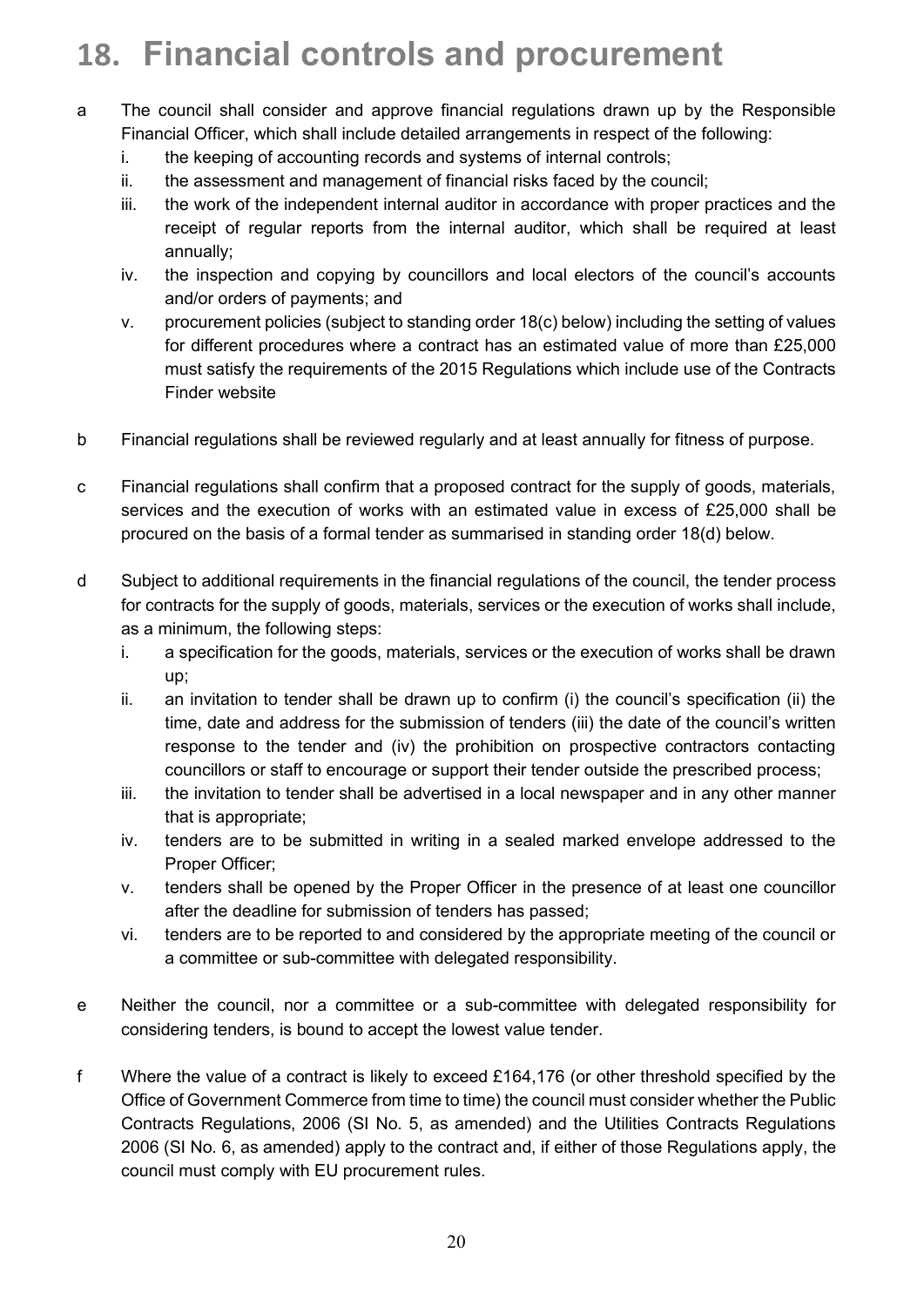## **19. Handling staff matters**

- a A matter personal to a member of staff that is being considered by a meeting of council is subject to standing order 11 above.
- b Subject to the council's policy regarding absences from work, the council's most senior member of staff shall notify the chairman or, if they are not available, the vice-chairman of absence occasioned by illness or other reason and that person shall report such absence to at its next meeting.
- c The chairman of or in their absence, the vice-chairman shall upon a resolution conduct a review of the performance and annual appraisal of the work of the Clerk. The reviews and appraisal shall be reported in writing and is subject to approval by resolution by the staffing committee.
- d Subject to the council's policy regarding the handling of grievance matters, the council's most senior employee shall contact the chairman of the staffing committee or in their absence, the vicechairman of the staffing committee in respect of an informal or formal grievance matter, and this matter shall be reported back and progressed by resolution of the staffing committee.
- e Subject to the council's policy regarding the handling of grievance matters, if an informal or formal grievance matter raised by the Clerk relates to the chairman or vice-chairman of the staffing committee, this shall be communicated to another member of the staffing committee, which shall be reported back and progressed by resolution of the staffing committee.
- f Any persons responsible for all or part of the management of staff shall treat the written records of all meetings relating to their performance, capabilities, grievance or disciplinary matters as confidential and secure.
- g The council shall keep all written records relating to employees secure. All paper records shall be secured and locked and electronic records shall be password protected and encrypted.
- h Only persons with line management responsibilities shall have access to staff records referred to in standing orders 19(f) and (g) above if so justified.
- i Access and means of access by keys and/or computer passwords to records of employment referred to in standing orders 19(f) and (g) above shall be provided only to the Clerk and/or the Chairman of the Council.

#### **20. Requests for information**

- a Requests for information held by the council shall be handled in accordance with the council's policy in respect of handling requests under the Freedom of Information Act 2000 and the Data Protection Act 1998.
- b Correspondence from, and notices served by, the Information Commissioner shall be referred by the Proper Officer to the chairman of the committee. The said committee shall have the power to do anything to facilitate compliance with the Freedom of Information Act 2000.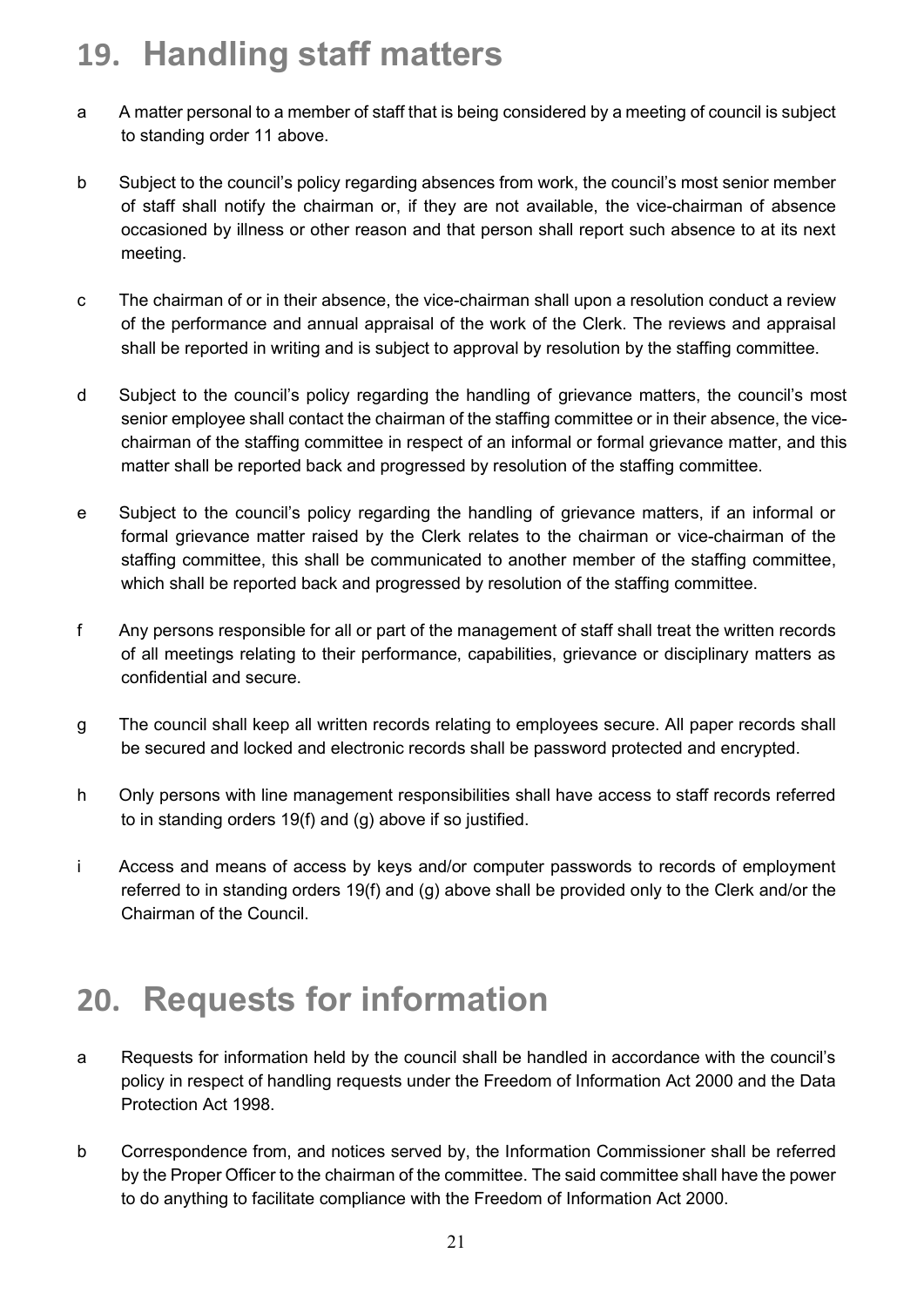## **21. Relations with the press/media**

a Requests from the press or other media for an oral or written comment or statement from the Council, its councillors or staff shall be handled in accordance with the Council's policy in respect of dealing with the press and/or other media.

#### **22. Execution and sealing of legal deeds**

*See also standing orders 15(b)(xii) and (xvii) above.*

a A legal deed shall not be executed on behalf of the council unless authorised by a resolution.

Subject to standing order 22(a) above, any two councillors may sign, on behalf of the council, any deed required by law and the Proper Officer shall witness their signatures. *The above is applicable to a council without a common seal.*

#### **23. Communicating with District and County or Unitary councillors**

- a An invitation to attend a meeting of the council shall be sent, together with the agenda, to the ward councillor(s) of the District and County Council representing the area of the council.
- b Unless the council determines otherwise, a copy of each letter sent to the District and County Council shall be sent to the ward councillor(s) representing the area of the council.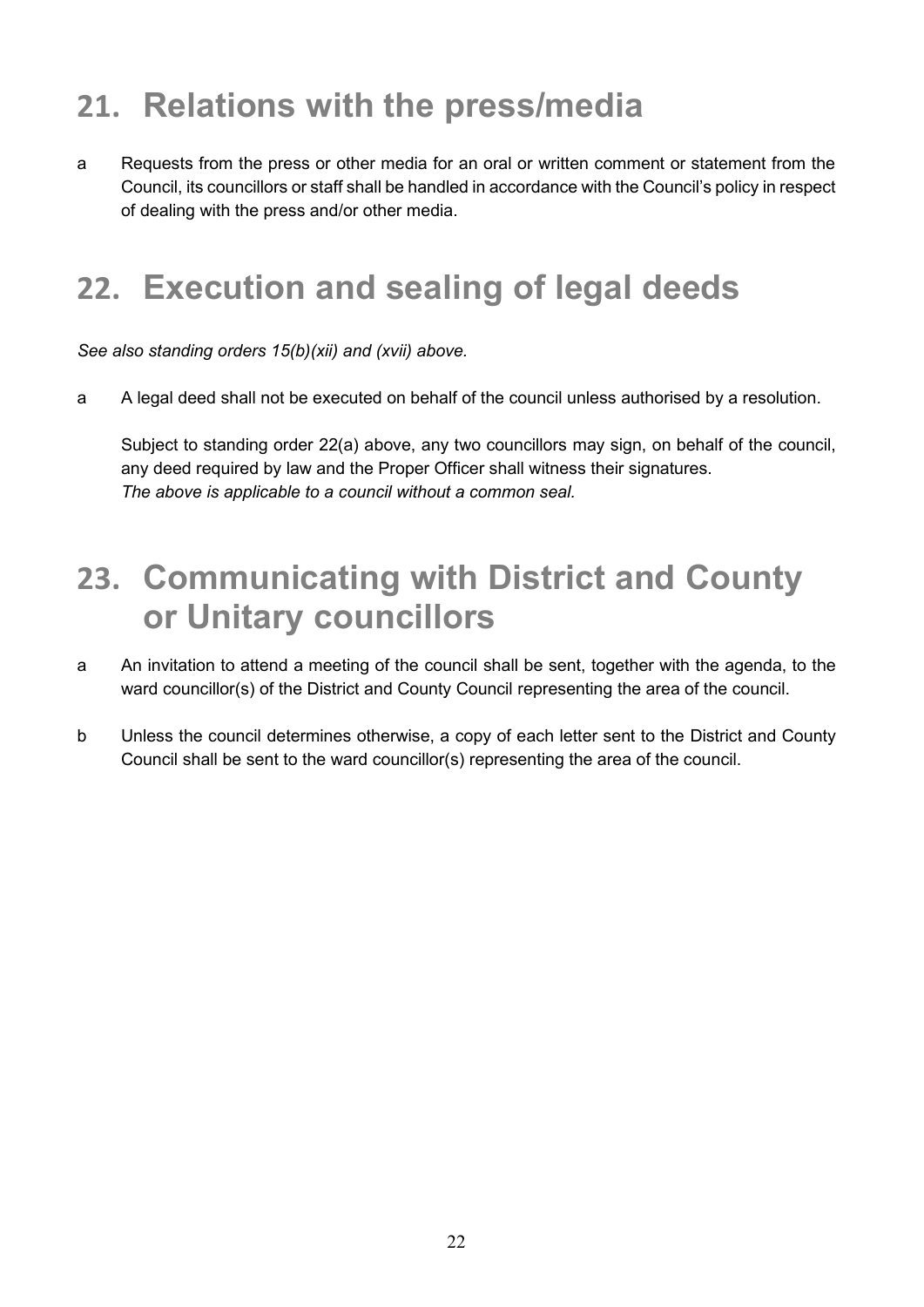## **24. Restrictions on councillor activities**

- a. Unless authorised by a resolution, no councillor shall:
	- i. inspect any land and/or premises which the council has a right or duty to inspect; or
	- ii. issue orders, instructions or directions.

## **25. Standing orders generally**

- a All or part of a standing order, except one that incorporates mandatory statutory requirements, may be suspended by resolution in relation to the consideration of an item on the agenda for a meeting.
- b A motion to add to or vary or revoke one or more of the council's standing orders, except one that incorporates mandatory statutory requirements, shall be proposed by a special motion, the written notice by at least 3 councillors to be given to the Proper Officer in accordance with standing order 9 above.
- c The Proper Officer shall provide a copy of the council's standing orders to a councillor as soon as possible after they have delivered their acceptance of office form.
- d The decision of the chairman of a meeting as to the application of standing orders at the meeting shall be final.

#### **26. Remote attendance at meetings**

- a When Regulations permit, a "place" where a meeting is held, or is to be held, may include reference to more than one place including electronic, digital or virtual locations such as internet locations, web addresses or conference call telephone numbers.
- b For the purposes of any such meetings, a Councillor (a "member in remote attendance") attends the meeting at any time if all of the conditions in (c) are satisfied.
- c Those conditions are that the member in remote attendance is able at that time:
	- a. to hear, and where practicable see, and be so heard and, where practicable, be seen by, the other members in attendance,
	- b. to hear, and where practicable see, and be so heard and, where practicable, be seen by, any members of the public entitled to attend the meeting in order to exercise a right to speak at the meeting, and
	- c. to be so heard and, where practicable, be seen by any other members of the public attending the meeting.
- d Any reference to a member, or a member of the public, attending a meeting includes that person attending by remote access.
- e An amended version of the usual meeting Notice will accompany the meeting Agenda and will be displayed on the Parish Council website. The meeting Notice will publicise any necessary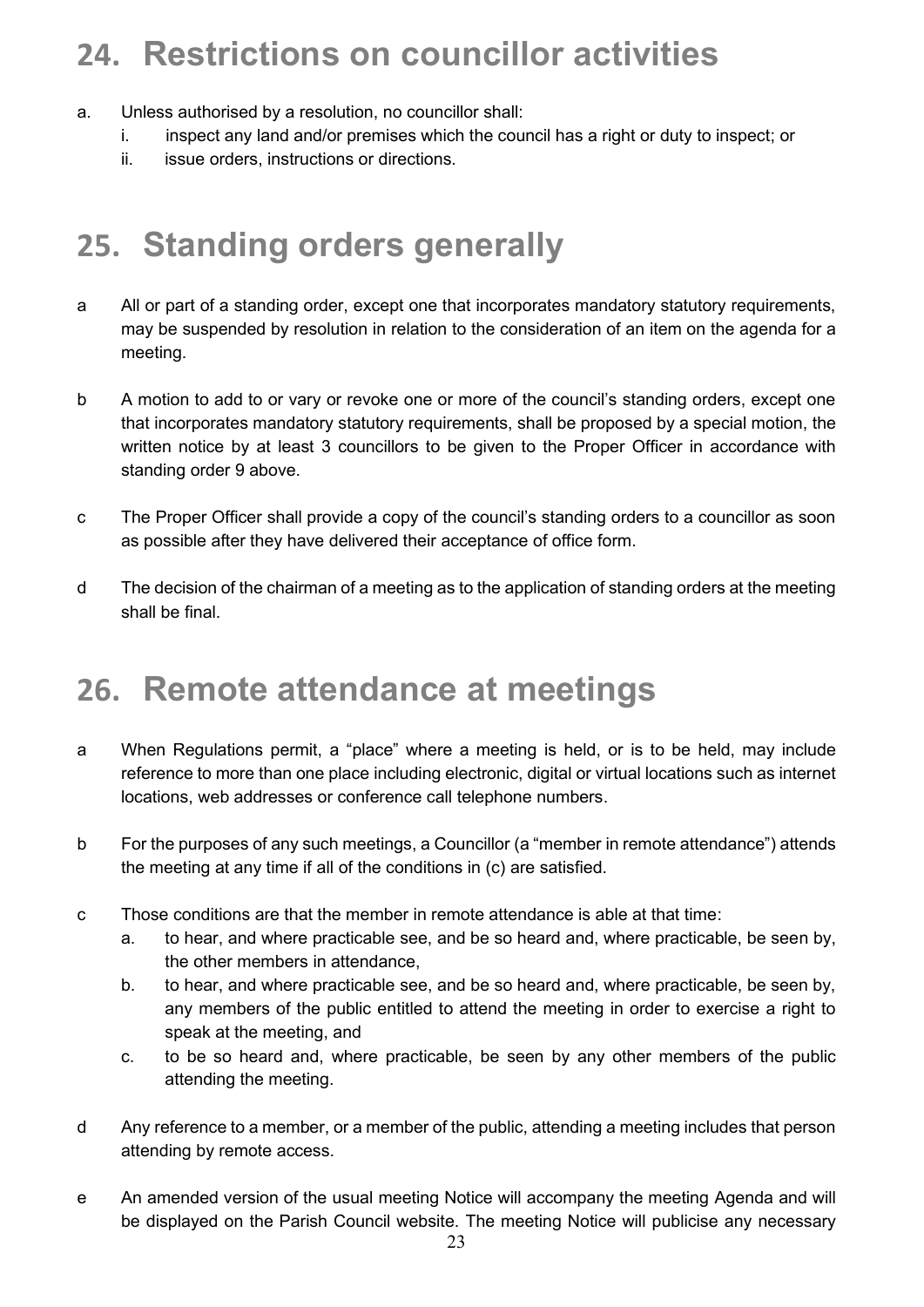remote meeting access details for use by the press and public.

- f All non-confidential meeting papers will be available upon request from the Parish Clerk.
- g Guidance on how to use any software necessary for remote attendance at any such meetings will be available upon request from the Parish Clerk.
- h All attendees at the meeting, other than the Chairman, are asked to keep their microphone turned off unless they are speaking, when it should be turned on.
- i A person requesting to speak must raise a hand physically via video link. The Chairman will outline the procedure at the beginning of any such meetings.
- j For the purposes of voting, "a show of hands" may include the methods defined by (i). If a show of hands is not clear enough, at the request of any Councillor or the Clerk, the Chairman will call the name of each attending councillor in turn and request them to state whether they support a proposal, oppose a proposal or abstain.
- k If a member in remote attendance is required to leave the meeting, owing to a disclosable pecuniary interest, or another interest as set out in the council's code of conduct, in a matter being considered at a meeting, that member must log out from the remote meeting (Or wait in the waiting room), to allow discussion to continue without them. Once the matter has been concluded they will be sent a message so that the member can reconnect to the same meeting.

If the Council resolves to exclude the public from part or all of a meeting, the Chairman will make a statement to explain reasons for the public's exclusion. On conclusion of the public business, the Chairman will thank the public for their attendance, notify Councillors that a new meeting invitation will be immediately issued by email to Councillors only, and close the remote meeting.